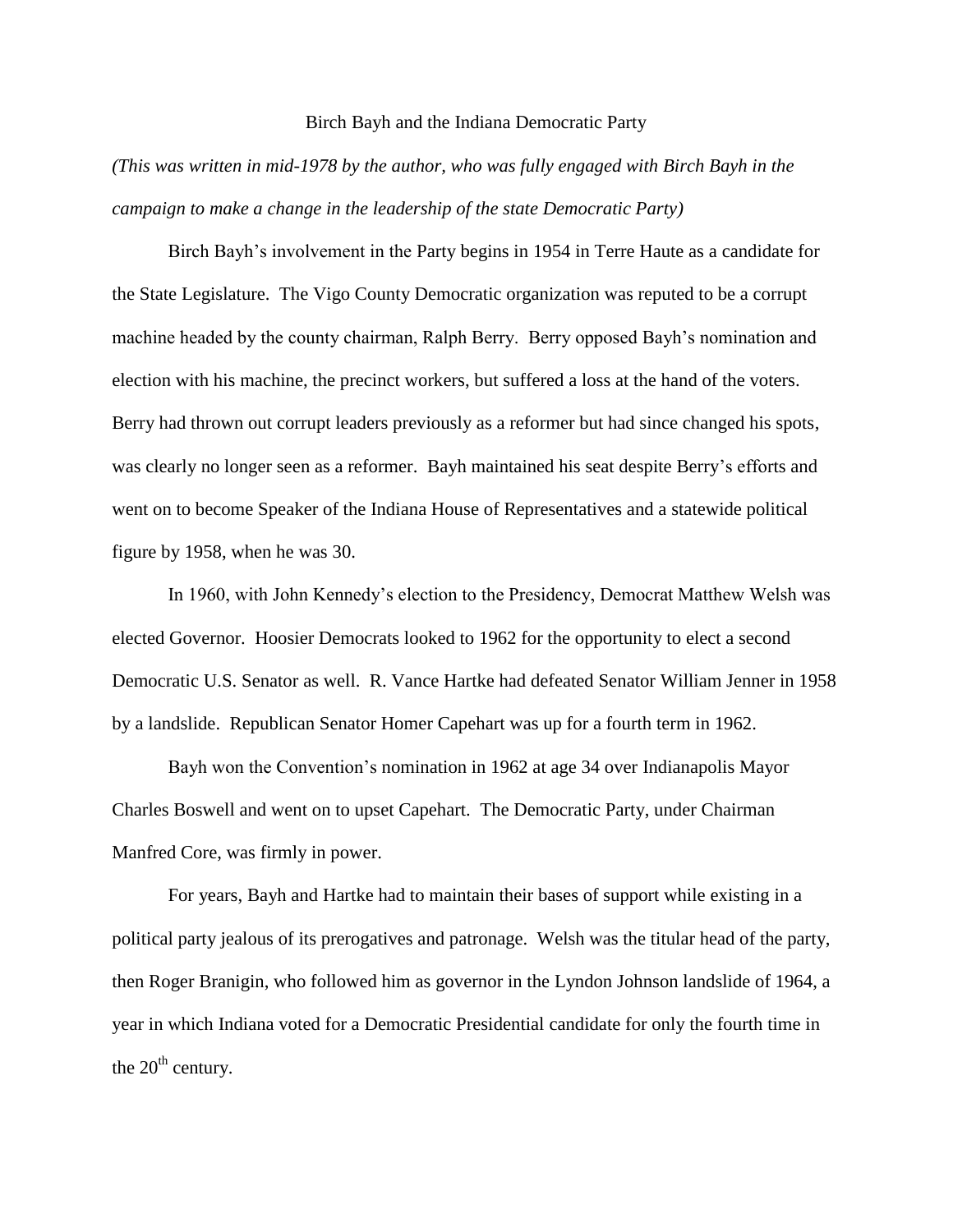When Manfred Core stepped down, he was succeeded by Gordon St. Angelo. St. Angelo, a shrewd political operative, was never personally close to Bayh. He had clearly established himself in the Party as a power to be reckoned with and wielded significant power as Party leader. The power, however, was through patronage and not by winning elections. A master of manipulation and intimidation, St. Angelo worked to separate the party from Bayh, with the result coming in the 1968 election. Bayh ran for a second term with his own organization and became the only statewide Democratic winner, despite the fact that Richard Nixon won Indiana over Hubert Humphrey for the presidency by the largest percentage of any state.

The enmity between Bayh and St. Angelo continued, with the former maintaining a clean image with a Kennedyesque style and the latter quite the opposite. As 1970 rolled around, Bayh began traveling across the country to explore his chances of seeking the Democratic presidential nomination to oppose Nixon in 1972. St. Angelo used the State Democratic Committee funds to travel similarly but with the purpose of seeing other state chairmen to let them know that he did not support Birch Bayh.

This came to a head in the 1970 reorganization of the Party. Every election year after the primary, county chairmen and vice chairmen are chosen by their respective, newly elected precinct committeemen. The chairs and vices then meet to choose district chairs and vice chairs in each of the Congressional Districts. The result is 22 people elected in the 11 Congressional Districts who then choose the state chairman of the party. Bayh decided he couldn't afford St. Angelo undercutting his Presidential efforts and knew St. Angelo hadn't won a single statewide race as chairman, so decided to take him on at the reorganization.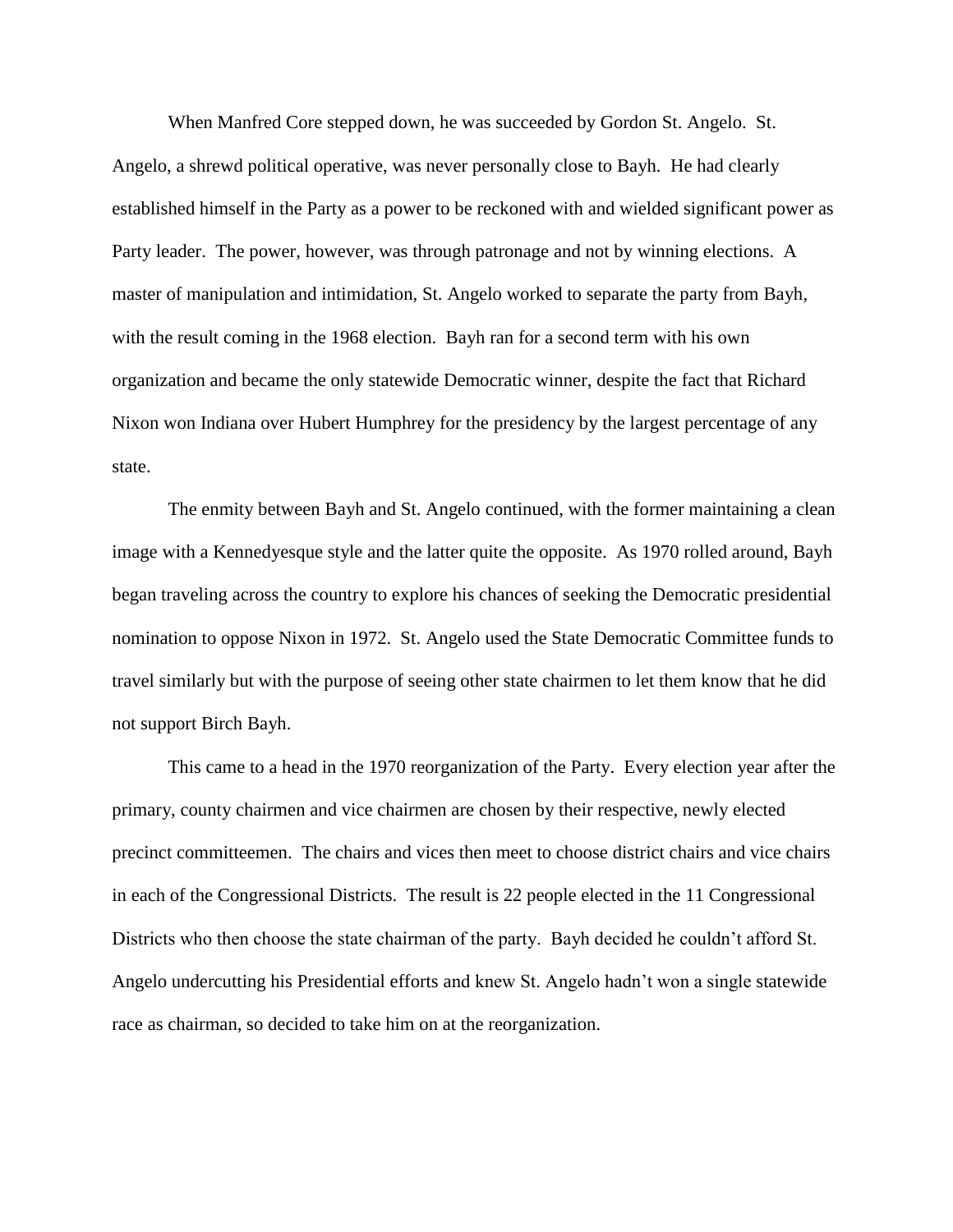Vance Hartke, up for a third term in 1970, agreed to help and Bayh chose the Morgan County Chairman, Ken Cragen, to oppose St. Angelo. In a battle marked by lies, threats and bribes, in a manner many observers feel Indiana politics is noted for, Bayh and Cragen were severely beaten. The interests were often parochial, many people were scared and at the last minute, Hartke switched sides.

Bayh was livid by the result and the lies that determined it. He was as mad as I had ever seen him and he candidly shared with me the story of Hartke's deception and the resulting snowball effect the opposition benefited from. The vote was  $21-1$  with the  $9<sup>th</sup>$  District Chairman Bill Trisler hanging on out of loyalty to Bayh.

The net effect of all this was an increased national stature by Bayh and a turning away from state politics. St. Angelo resigned in April 1974 to take a position with the Eli Lilly Foundation and Trisler became the chairman. Hardworking but inarticulate and ineffectual, Trisler worked with the Bayh organization in the 1974 election. Re-elected to a third term, Bayh and Trisler remained in power but Bayh recognized that Trisler was of little help in the election and that the statewide party organization was nearly worthless.

In 1976, the nomination for governor went to Larry Conrad, who had managed Bayh's 1962 campaign and went to Washington as the Chief Counsel on the Judiciary Committee's Subcommittee on Constitutional Amendments. As the architect with Bayh of the  $25<sup>th</sup>$ Amendment and the battle to deny confirmation of Judge Clement Haynsworth to the Supreme Court, Conrad returned to Indiana to be elected Secretary of State in 1970. After trying to win the nomination for Governor against Matt Welsh in 1972, Conrad lost and became the victim of a vicious plan. Welsh, trying for a return to the Governor's mansion, lost badly to Dr. Otis R. Bowen in the Nixon landslide.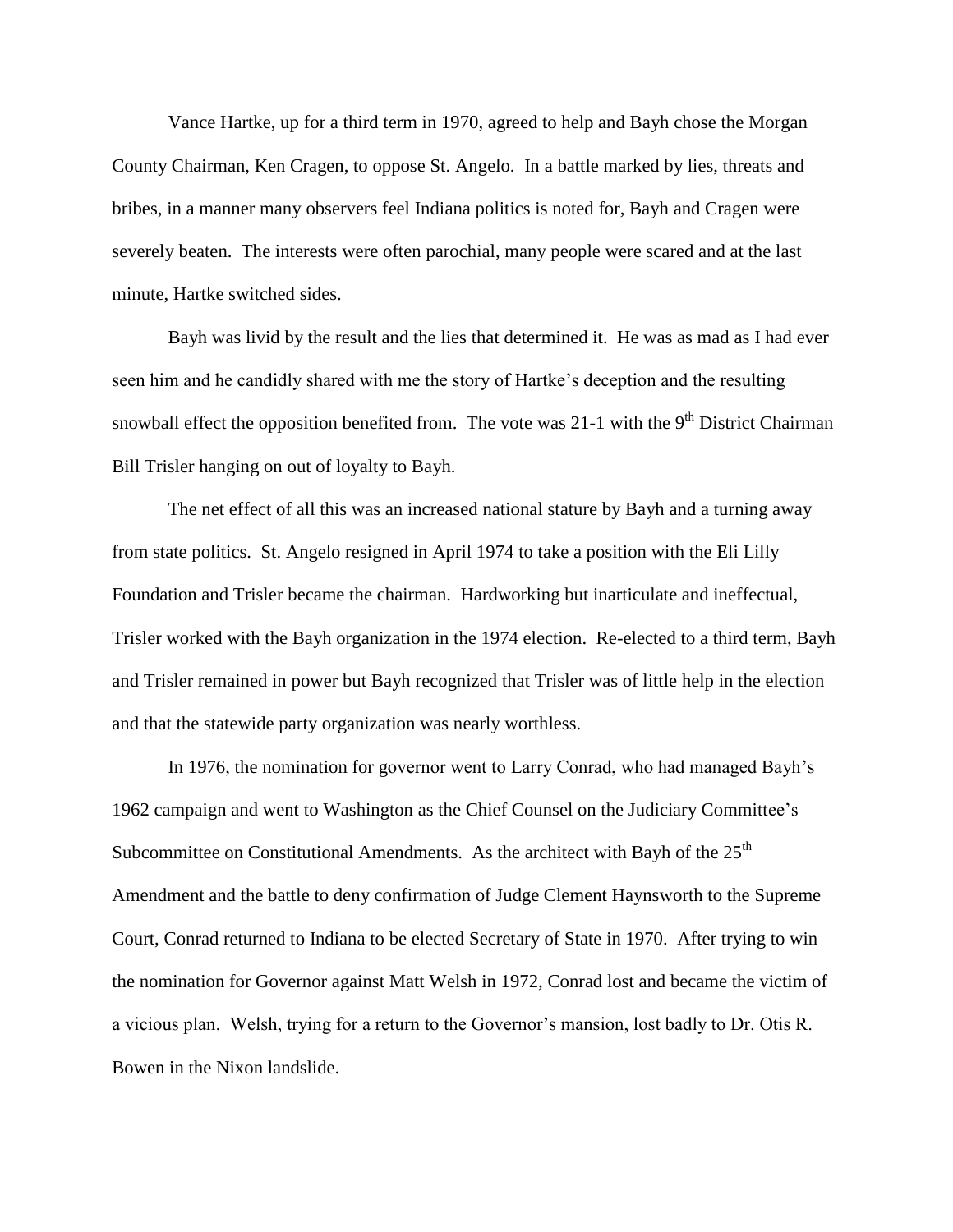The *Indianapolis News* was a Pulliam newspaper that was always outspoken in its opposition to Bayh and Conrad, as well as other Democrats. Its political reporter, Ed Ziegner, released a document reputed to be a "master plan" written by Conrad's staff, aimed at electing Conrad governor in 1976 and to later damage Bayh. It outlined an enemies list and various illegal and unethical methods that would be used to wrest control of the party. Conrad supporters, convinced the "master plan" was a phony and written by Gordon St. Angelo, who Ziegner admired, rallied to Conrad's support and won re-nomination for him as Secretary of State in 1974.

On the ticket with Bayh and just after the Watergate revelations and Nixon's resignation, Conrad was re-elected. That re-election was used as the basis for a successful campaign in the new direct primary to win the gubernatorial nomination in 1976. Election night, however, saw Gerald Ford winning Indiana as the first state in his column and Conrad lost badly. Hartke was overwhelmingly defeated by the same man Bayh had defeated in 1974, Indianapolis Mayor Richard Lugar.

As Democratic Chairman, Trisler was seen as a failure and called on a new personal relationship with Lilly executive St. Angelo for sustenance. Organized labor, reeling from the 1976 debacle and led by Dallas Sells, Regional Director of the United Auto Workers (UAW) and staunch Bayh ally, began publicly attacking Trisler's competence.

The Trisler-Sells battle became a personal vendetta by each and the UAW vowed to stay out of the Democratic Party as long as Trisler was its chief. They were also angered at Conrad, who could have replaced Trisler after winning the gubernatorial nomination. Not wanting to anger party loyalists, Conrad kept him on and went down to a tremendous defeat.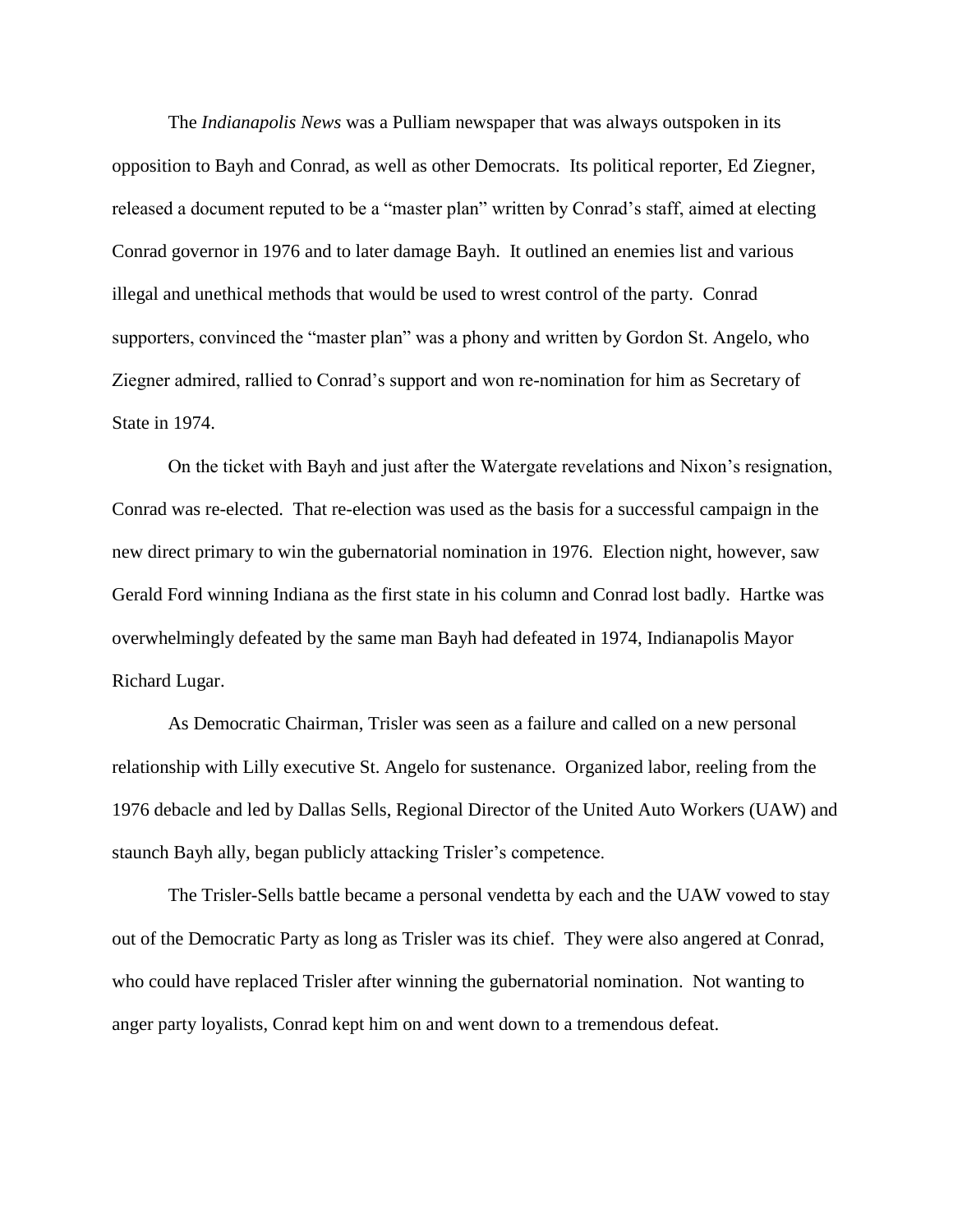In the meantime, Trisler maintained a good relationship with Bayh and with me, for now I had moved into a position in the office as head of the Indiana Department, responsible as Bayh's political director and in charge of constituent services. I knew Trisler's limitations and after Carter became President, thought we should find him a good federal job and ourselves a new state chairman. The Democratic Congressional delegation unanimously agreed and I became Trisler's principle intermediary in this effort. Other developments soon interfered.

Since 1976, the man who had wanted to become state chairman was Don Michael, Cass County Democratic Chairman. Michael had joined our staff as a part-time field coordinator and knew he couldn't seek the chairmanship as a federal employee and probably couldn't win without our help. His close friends, moreover, incessantly pushed him to run and pressured us to help. This pressure stayed on through 1977 and forced me to answer every rumor Trisler heard and worried about.

Our position was somewhat new and very clear. Birch Bayh was now the sole statewideelected Democrat and many of the members of the state committee (district chair people) were new and Bayh loyalists as well. Having been burned in 1970, however, Bayh was reticent about allowing a battle and subsequent split in the already weak Democratic Party. The best possible situation would be a job for Bill Trisler with Bayh in the best position to fill the chairman's vacancy. Besides, for Michael to take on Trisler prior to the 1978 statutory reorganization would require 15 votes in the state committee instead of the 12 needed in a normal reorganization. Twelve would be hard if a battle shaped up, but 15 would be impossible.

The other factor that was affecting all of this was John Hillenbrand. The president of Hillenbrand Industries in Batesville, Indiana and chairman of the Indiana Natural Resources Commission, Hillenbrand started moving into the 1980 Governor's race late in 1977. As a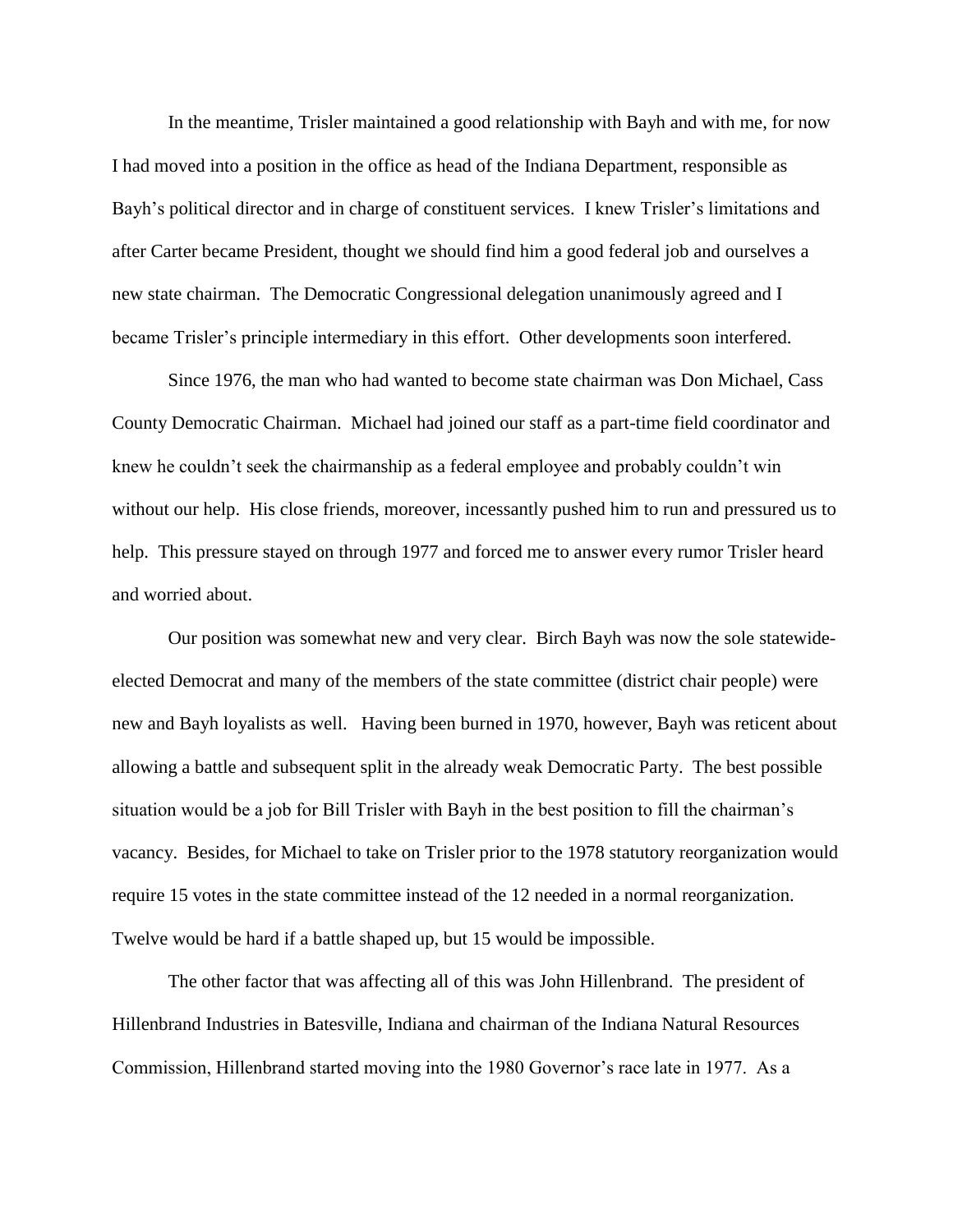business type, Hillenbrand knew his only chance for vital labor support would be with Bayh on the ticket and since he headed a government commission in a Republican Administration (Bowen), he must seek to be the Democratic organization's candidate in order to establish his Democratic credentials. He wisely decided to wine and dine Trisler and other Party leaders at his Batesville estate.

In December 1977, Bayh met with Trisler at the latter's request and was told he'd know by February whether or not he'd be running Hillenbrand's campaign or would need a federal job. I later learned that Hillenbrand had no such intention and was merely using Trisler as his dupe in order to become the organization's candidate.

In February 1978, Trisler called us to say he was asked by Hillenbrand to run for reelection in the May reorganization. This would allow Hillenbrand to merge his own substantial resources with those of the Democratic State Committee. Bayh told Trisler he didn't want a chairman committed to a gubernatorial race two years before the 1980 primary, but was now left with fewer alternatives. There would be no vacancy, Don Michael was itching to run, and either we could help, sit on the sidelines, or find someone else to run. Michael's liabilities were three; he was close to Larry Conrad, who many Democrats feared would run again and could probably win the primary but not the general election; he was close to Dallas Sells and his operative, Don Yeagley, at the UAW. Many Democrats from non-union counties react strongly against organized labor and would likely see Michael as the tool of labor to get rid of Trisler and control the party. Also, Don Michael was not the greatest public speaker in the world – but certainly better than Trisler.

As we approached the annual Jefferson-Jackson Day Dinner on March 18, 1978, the principle fundraiser of statewide Democrats, we were forced to decide. Senator Bayh and I knew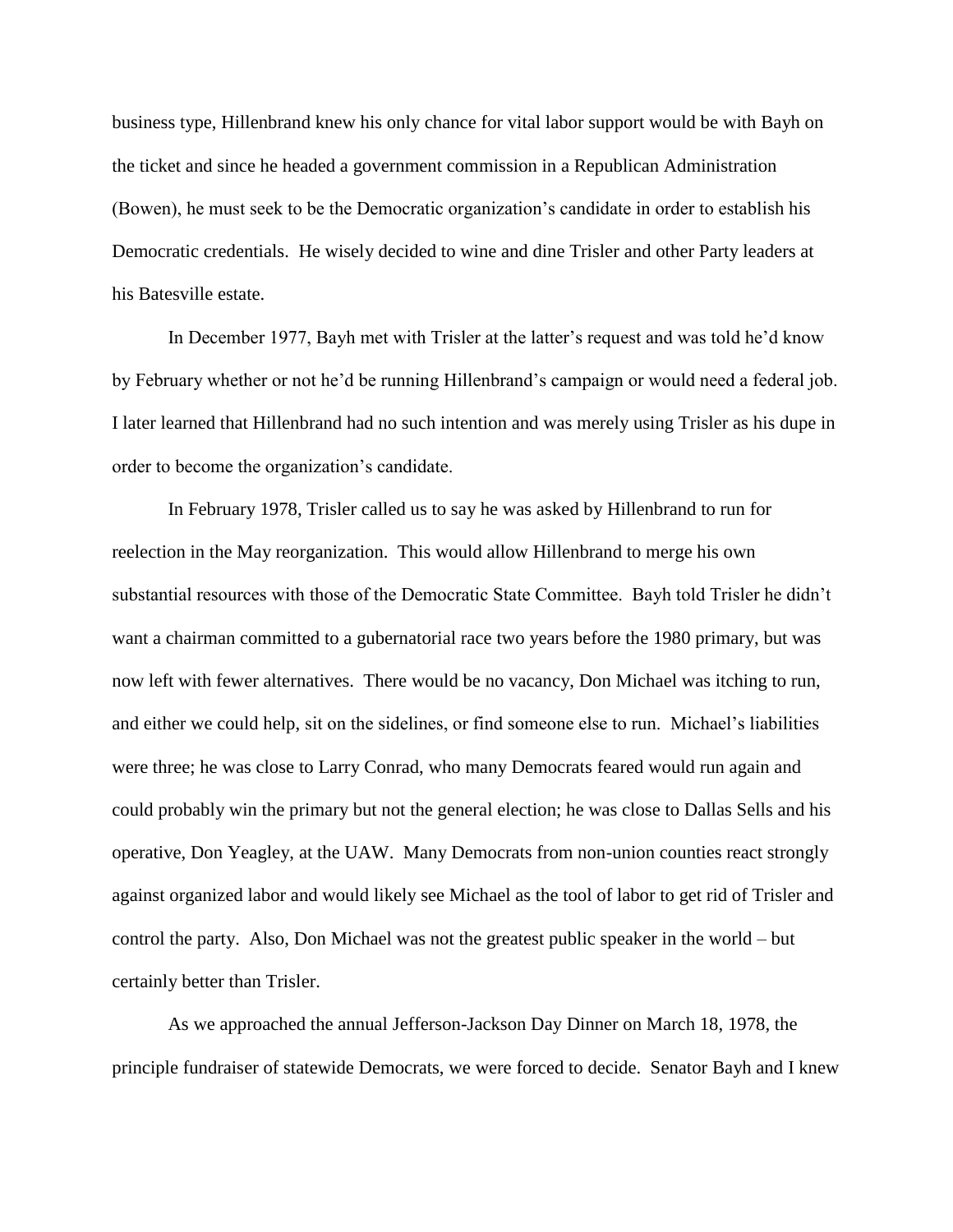Don was a good organization man and would certainly be an improvement; he wanted the job badly, would work hard and not be out front for a gubernatorial candidate – regardless of what many believed. He had a falling out with Conrad and was a true Bayh loyalist.

I urged the Senator to talk with Don at the J-J Dinner and let him run. After the dinner, which was a disaster and only further enraged Bayh about Trisler's incompetence and poor image, the Senator, Don, Diane Meyer and I met together in a car in the parking lot of the airport Hilton. Don received Bayh's permission to run, as long as he left our payroll. We offered to help quietly, reasoning that if Bayh wasn't known to be involved, he would be in a better position to help unite the party after reorganization. We also made it clear to Don that we were in this for keeps. We wanted the State Party to be more professional and intended to play a large role in choosing a qualified, professional executive director.

Michael announced he was running several days later and afterwards, I met with him to map out a strategy. It looked too easy at first and we feared the battle would take on dimensions greater than a simple Michael-Trisler contest. We knew Gordon St. Angelo would get in again and knew he played dirty. He couldn't afford to lose his ties to the Party and was believed to receive substantial financial benefits linked to his ties with Trisler.

Another factor became crucial, however. John Hillenbrand began talking about the race as a test of his own strength. We knew, and he later confirmed, that he would rather have an ineffectual ally in the office than an effective neutral. His line, however, was the same as the others. Michael was a tool of the UAW and pro-Conrad, which meant anti-Hillenbrand. The battle heated up. It would be in four stages.

The primary on May 2 was the first stage. It was on this day that precinct committeemen were elected and the strength of various county chairmen would be demonstrated. The following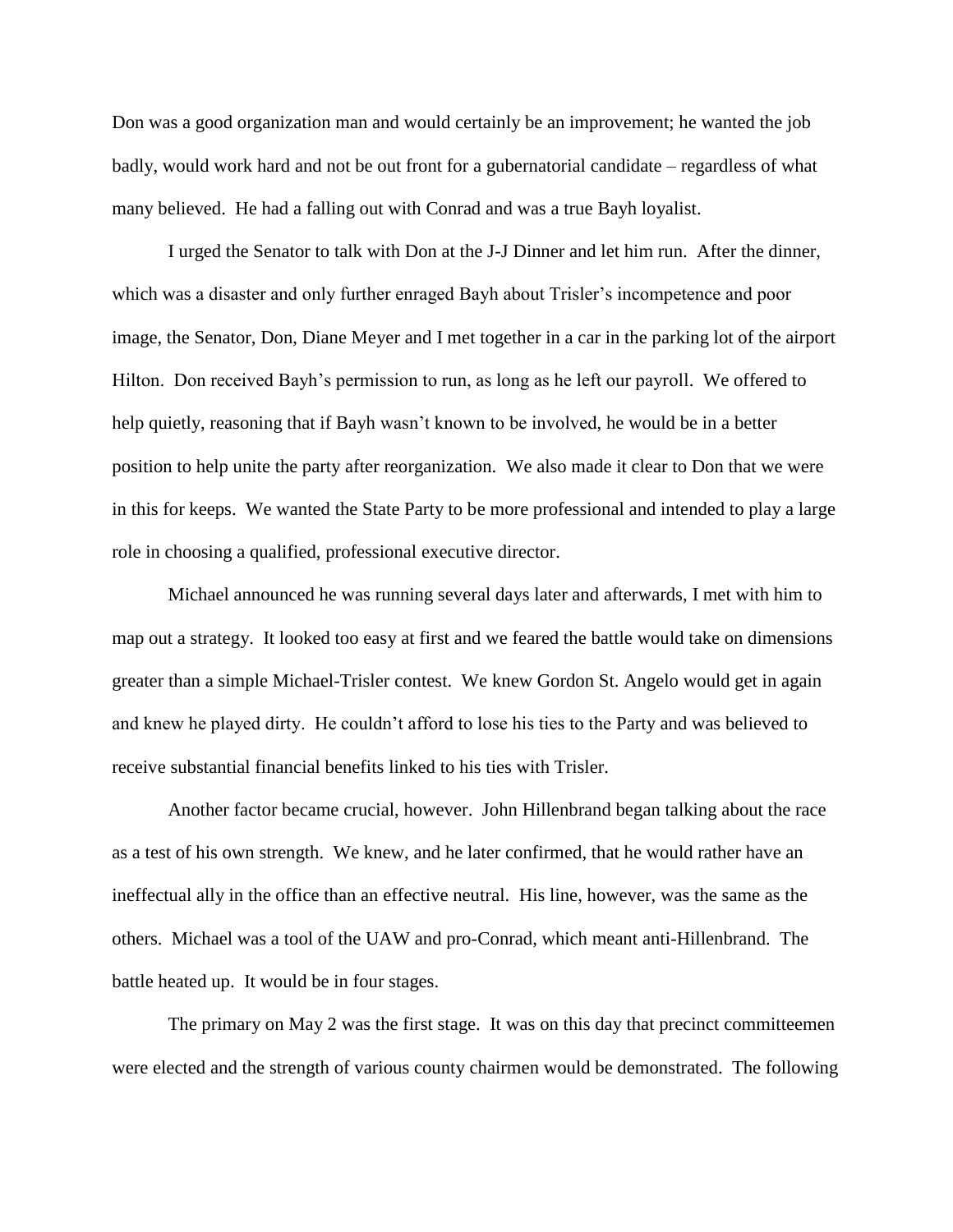Saturday, May 6, the counties would each choose their chairmen and vice chairmen (always one male and one female) and we knew there would be several new ones from our 92 counties. Our challenge would be to assess, district by district, who the new members of the state committee would be, ultimately determined by the county reorganizations. The next step was to figure out how to win 12 of them to our side and keep them there in the face of expected hard-ball politics and intimidations from St. Angelo, Trisler and Hillenbrand. We couldn't afford to let Michael be seen as anti-Hillenbrand because he, Hillenbrand, had done an effective job of gaining support in the county organizations across the state. It was also rare for Democrats to assume there was finally a candidate who wouldn't be outspent by the Republicans. Hillenbrand was very wealthy.

Michael's campaign was run by Stan Nice, Kosciusko County Chairman and employee of Democratic Congressman Floyd Fithian. I served as the point man, sort of a command central for all of the activities in the contest as well as advisor to Birch Bayh as to his own role. A district by district analysis is necessary to establish a comprehensive picture of the campaign effort leading to district elections on May 10 and the state committee vote on May 13. As I write this section, I am on a plane heading to Indianapolis on the morning of May 13, 1-1/2 hours away from the state committee vote.

The  $1<sup>st</sup>$  Congressional District sits wholly within Lake County, the most northwestern of Indiana's 92 counties. It is my home and the center of the strongest Democratic machine in the state. Its politics have been dominated by strong Democratic leaders for years due to its unique nature. An ethnic, industrialized community with strong racial divisions, it grew up as a machine-oriented party alongside Chicago's Democratic machine only a few miles away. As a Chicago suburb, it is isolated from Indiana news and politics and is often referred to as the State of Lake. When Birch Bayh first won statewide in 1962 by less than 11,000 votes, he carried a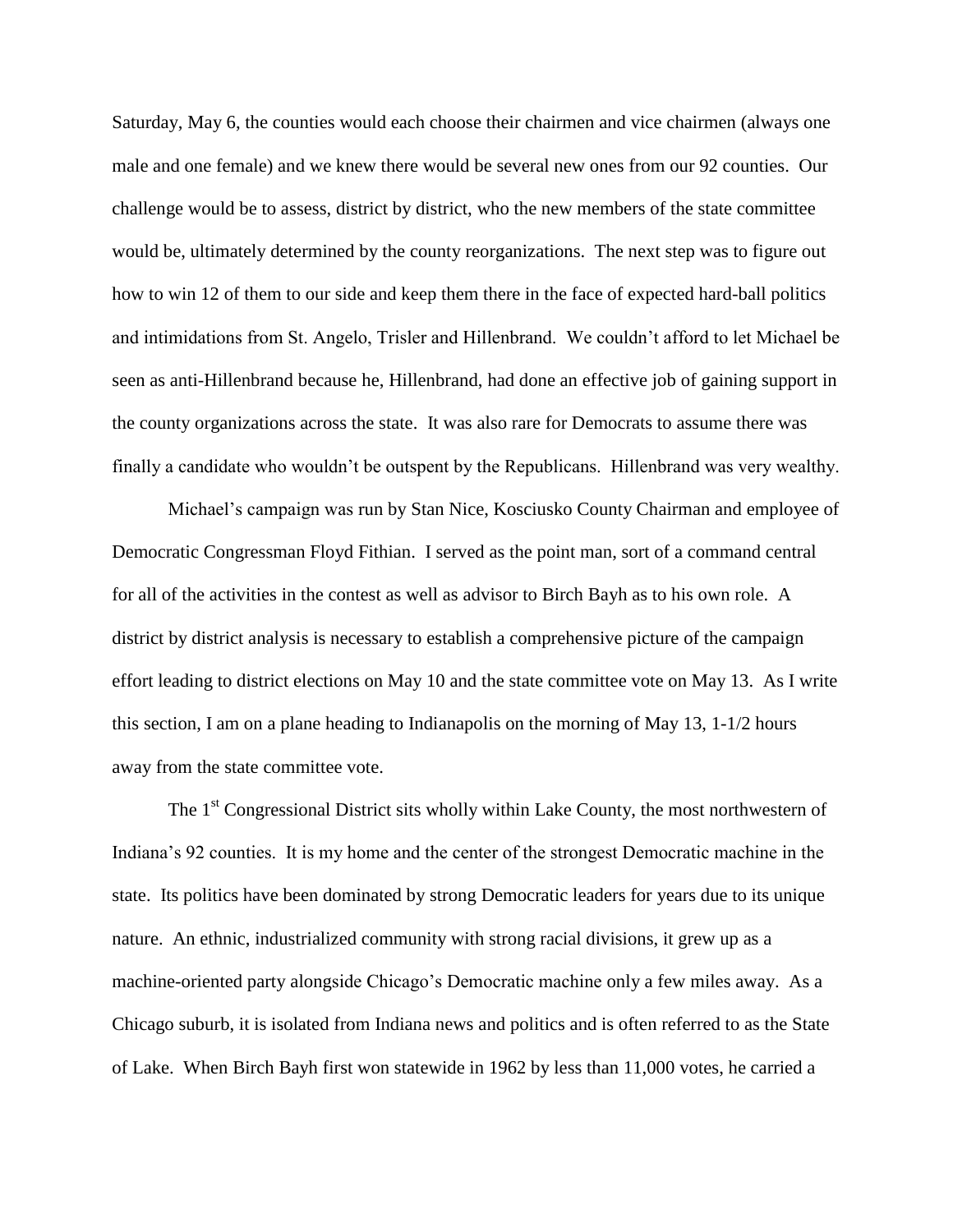margin of 60,000 out of Lake County. The machine had been broken slightly by changes of leadership and a history of corruption, but had remained strongly Democratic. The 1<sup>st</sup> District Congressman, Adam Benjamin, won re-nomination on May 2 by 65,000 to 6,500 for his opponent. The Republican votes in the primary totaled only 2,500 votes, underscoring the county's Democratic dominance.

The organization is dominated by three Democratic Mayors. Bob Pastrick, the Mayor of East Chicago, and close friend of Bayh's and mine, was the county chairman. Richard Gordon Hatcher, the first black mayor of a major American city, was in firm control of the Gary political organization and had made several moves that were reciprocated, to improve his relations with Bayh during 1977-8. Hammond Mayor Ed Raskosky was the weakest of the three but also in control of his city's political organization. We felt the First District could most easily be delivered by Bayh because of a unique relationship involving heavy federal involvement in the area's future. Bayh called on Lake County Chairman Pastrick and First District Chairman Hatcher and received early commitments to support Don Michael.

As Democratic Chairman of Cass County, Don was a member of both the Second and Fifth Congressional Districts. The county was split with half in each district due to legislative gerrymandering and he had early commitments from Second District Chairpersons Gene Kopczak and Shirley Gidley. Floyd Fithian was the Second District Democratic Congressman. In the Fifth, there would be a new Vice Chair, but the Chairman, Bun Gallahan, agreed to run for re-election only if Don would take on Trisler. Our task was to hold onto those districts through their own reorganizations and anticipate last-ditch efforts that might be made to beat Don on his home ground.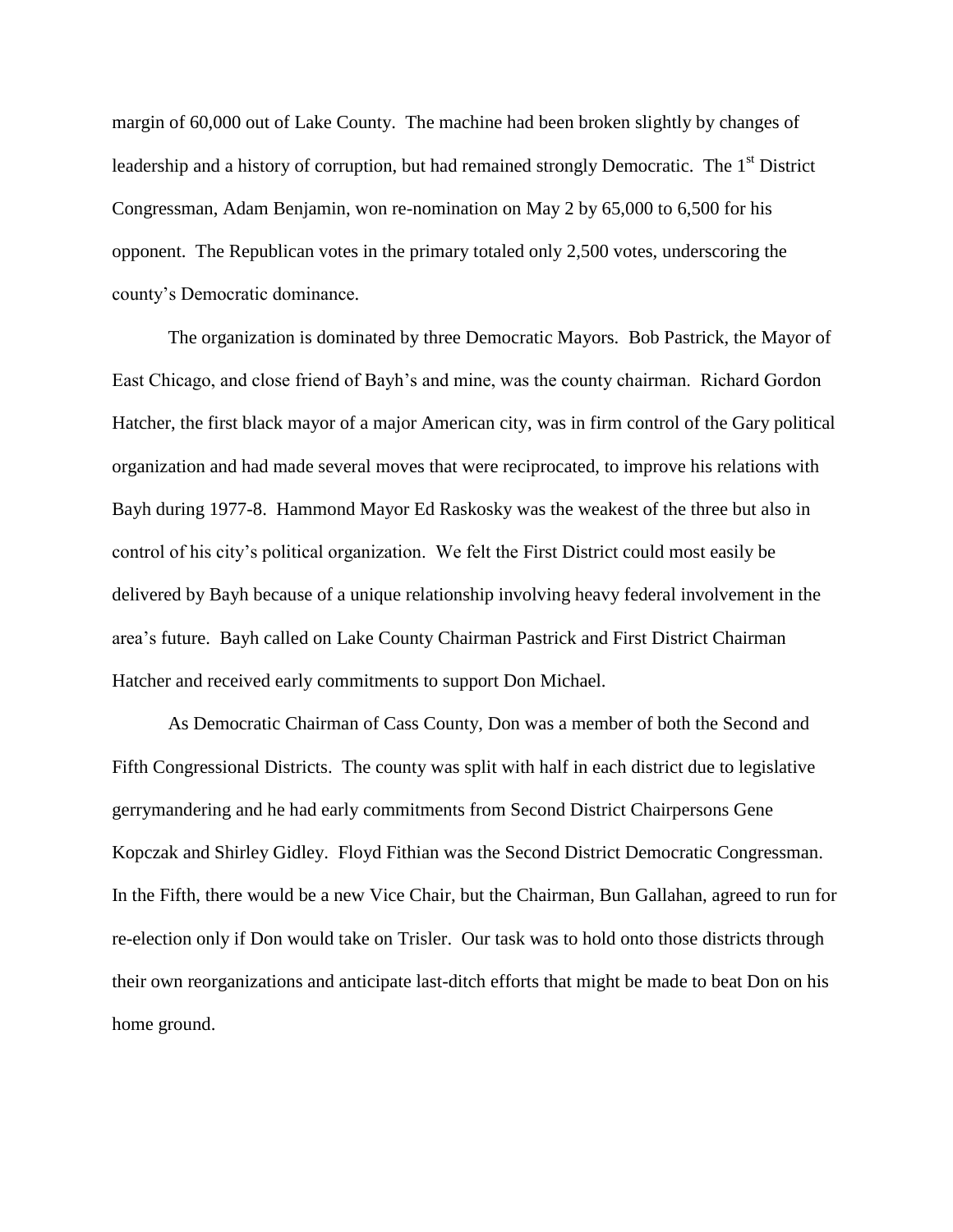The Third District, represented by House Majority Whip John Brademas in the Congress, had been a party of hacks. The leaders of each of its three counties were typical pols who had never been noted for sound organizational skill. Their District Chairpersons, Ideal Baldoni and Isabelle Price, were part of the old-line Democratic factions that would never wish to rock the boat. Baldoni and Price were seen as hopeless objects for appeal unless beaten on their own turf. Some changes of county chairman-ships had happened or were imminent but little chance was given for a vote in the Third.

In the Fourth District, the nine counties in northeast Indiana, the Chairman and Vice Chairman were initially seen as questionable. John Whiteleather, the Whitley County Chair and 4<sup>th</sup> District chairman, county prosecutor and a shrewd, charismatic man, was someone we felt we could deal directly with and trust. We were wrong. The Vice Chair, Barb Weber, was a better prospect. She and her husband Cal, who had only recently died, were supporters and friends of Birch Bayh's since his first campaign. Barb was committed to a change of state chairman and gave Don a commitment early. Whiteleather agreed to discuss the matter with Bayh but was technically uncommitted. This left us in the first through fifth districts with seven probable votes. We only needed five more if this was true.

In the Sixth District, six counties south and west of Indianapolis, there were some interesting developments. Chairman John Anderson had spent the previous two years in Florida and would be a Trisler supporter. Jeannette Myers, the Vice Chair, was a good friend of ours and an employee of Democratic Congressman Dave Evans. Jeannette was the one doing all the Party work in the sixth and had been working closely with me on a number of matters over the prior months. As soon as I got word that she was running for the chairmanship of the sixth, we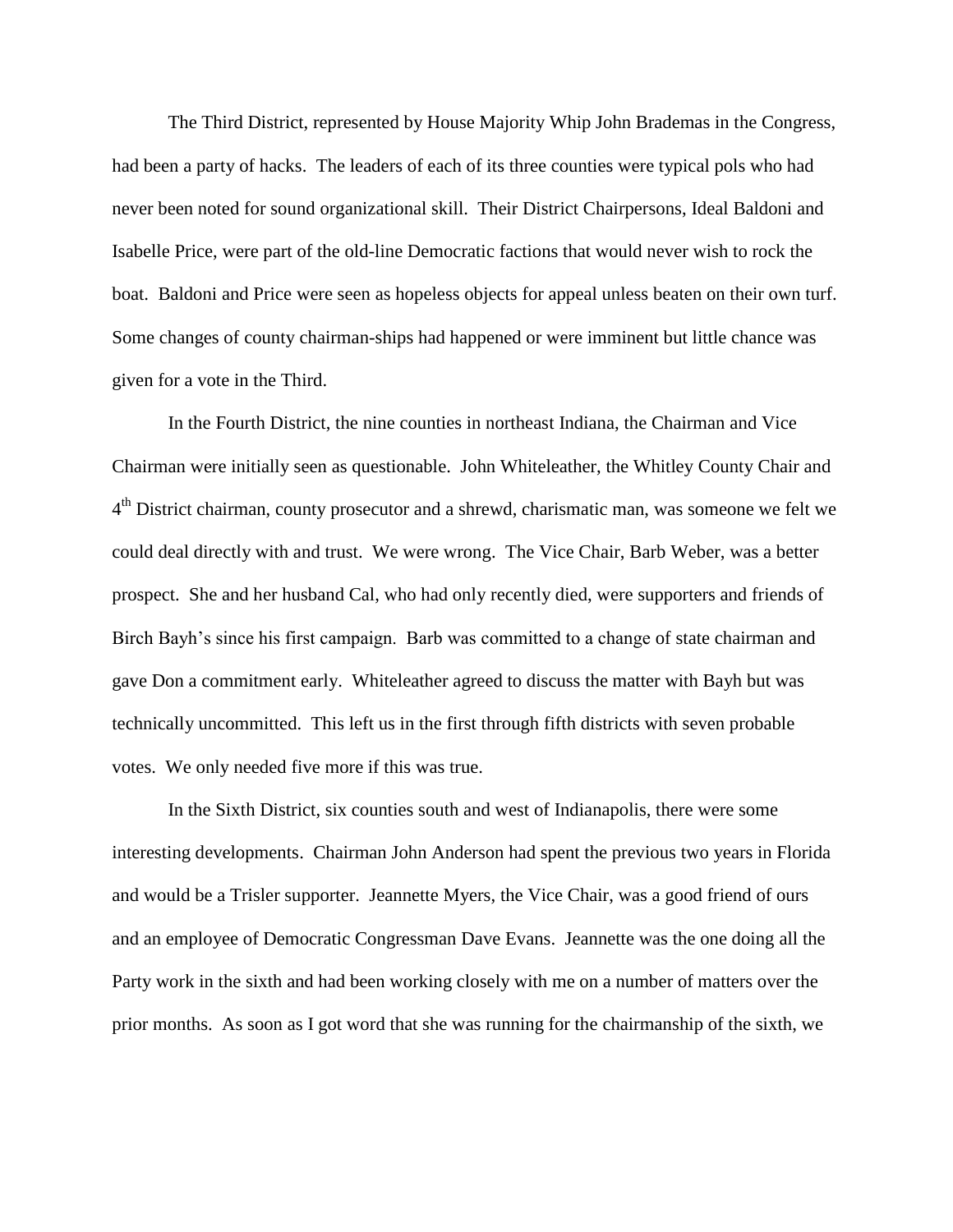went to work. Mary Scifres of the Indianapolis staff was close to Jeannette and the two of us worked to get her. A possible two votes there would make nine.

The Seventh District is western Indiana and encompasses 16 mostly rural counties. It's Bayh's home district and the Chairman, Kenny Miller, and Vice, Patty Evans, were both possibilities. While Kenny had long been a nemesis of Trisler, Patty was the State Vice Chair and loyal to Trisler. She had, however, been treated like a token woman on the State Committee and never fully brought into statewide party activities. I felt we could get her with the possibility of a secret ballot. That would make eleven votes – one short and four districts yet to count.

The Eighth District, southwestern Indiana, didn't look very good. The Chairman, State Legislative House Minority Leader Mike Phillips, was close to Trisler and I couldn't imagine him leaving the fold. His Vice, Geneva Braun, would definitely vote with him. However, Phillips was reputed to be interested in the governor's race himself and may wish to have someone at the State Committee who wasn't working for another candidate.

The Ninth District was Trisler's home district in southeastern Indiana. Sam Locke and Susan Bower were the Chairpersons and couldn't be expected to oppose Bill Trisler. The Tenth, however, was different.

Bayh's field coordinator in the Tenth, eastern Indiana, was Charlie Howell – also the District Chairman. Here we made a mistake. In January 1978 Charlie called me to see if we would object if he resigned as  $10<sup>th</sup>$  District Chairman. I didn't anticipate a reorganization battle at that time so gave approval to anything he felt he wanted to do. Had he stayed, he would be reelected and we'd have two votes, along with his Vice Mabeth Grant. They resigned. Jim Hall was the new Chairman and a new project to work on. We had to talk with him but knew he was close to State Treasurer Jack New, a Conrad adversary. His Vice would be selected on May 10,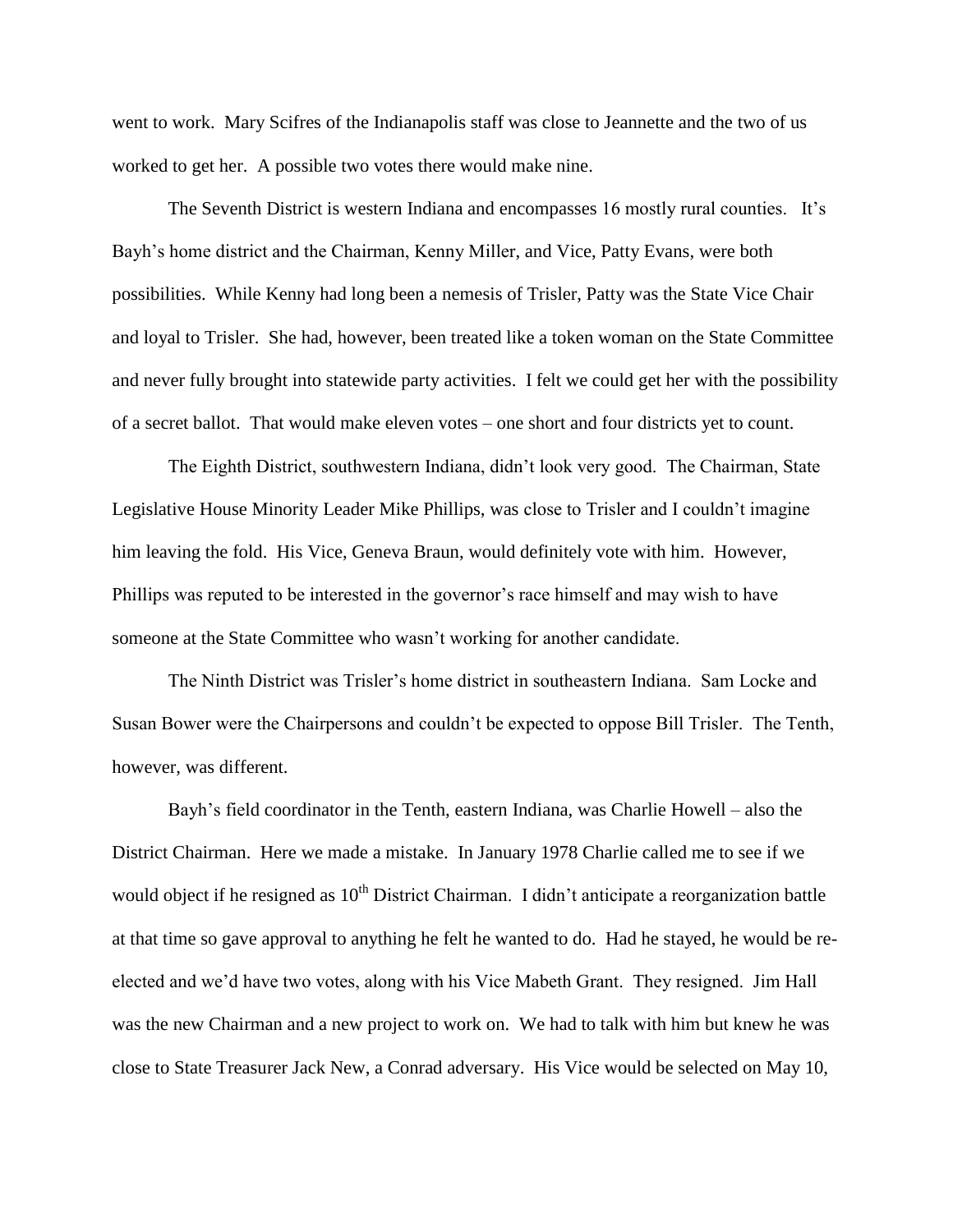since Mabeth wanted to leave when Charlie did. Hall was a long-time friend of Indianapolis Bayh staffer Ann Latscha and we began thinking about ways to get him.

The Eleventh District is within Marion County and the Chairpersons would be chosen by Marion County Chairman Knute Dobkins and the Vice, Mary Berry. If we were to get a commitment from the Eleventh, Senator Bayh must personally see Knute. Two votes would be the ballgame.

Therefore, as April moved on, we were faced with some critical choices as to Birch Bayh's personal involvement. Based on my own calculations, I felt it crucial for us to talk directly with Knute Dobkins and potentially helpful to see John Whiteleather and Jim Hall of the  $4<sup>th</sup>$  and  $10<sup>th</sup>$  Districts, respectively. I also had conversations with a former staffer and good friend, State Senator Louie Mahern, who wanted to be helpful.

Louie told me that he had quietly introduced a bill in the Senate, now law, which would help Knute retain the Chairmanship. It was a shortening of the period that precinct committeemen vacancies must be filed in each county which, because it was relatively unknown, would provide a sitting Chairman with an advantage by filling the vacancies himself on time. Also, I had talked with friends of the Marion County Finance Council who were going to independently force Knute to oppose Trisler or cut off his funds.

So as we prepared Birch Bayh's Indiana trip of April 20-24, we provided time for him to see Dobkins, Hall and Whiteleather. It was a trip that included a visit by Attorney General Griffin Bell to the Indiana Bar Association luncheon and the annual Birch Bayh High School Government Leadership Conference. For the latter, we brought to Indianapolis Ambassador Andrew Young, CBS reporter and author Daniel Schorr, ACTION Director Sam Brown and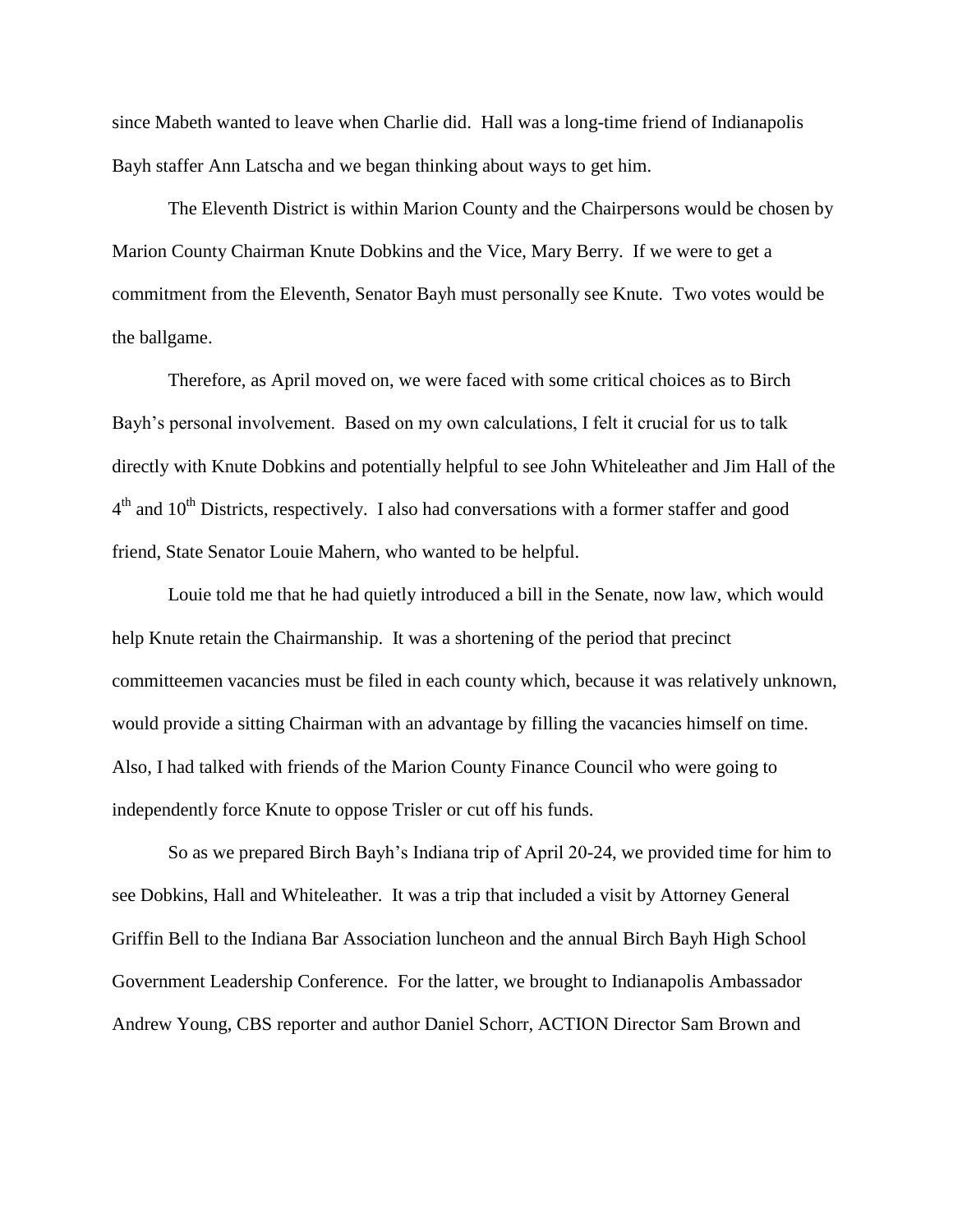Community Service Administration head Graciela Olivarez. Also on the trip were Democratic dinners in Tipton, Randolph and Marshall Counties.

On April 22, we had our talk with Jim Hall. We had indications of where he would stand two weeks earlier when, after an overnight trip to Indiana and a conversation with Diane Meyer and me, Senator Bayh had placed a call to State Treasurer Jack New. New, another gubernatorial aspirant was Hall's mentor and said he wanted a change of state chairmanship but was concerned about Michael's closeness to Larry Conrad and the UAW. Hall ended up with the same concerns and was not persuaded of Michael's objectivity or our position. While he remained uncommitted, we felt he would vote for Trisler.

On Sunday, April 23, the Senator and I had breakfast at the Airport Holiday Inn with Knute Dobkins. Knute's main concern, which Louie had warned us of and of which we gave our assurances, was that the State Party should not meddle in Marion County politics. He also wanted help with a friend's job pursuit. It was a good conversation and ended up with Knute's assurances of his support in the  $5<sup>th</sup>$  and  $6<sup>th</sup>$  Districts, of which Marion County was a part, and with his choices for District Chairman and Vice in the  $11<sup>th</sup>$ . "When the votes are counted, I'll be there with you, Birch." We then proceeded to Columbia City in Whitley County to see John Whiteleather.

We trusted John and felt he would both protect the confidentiality of the meeting and let us know where he stood. He did neither. Our guts told us he wouldn't be with us so the Senator would have to contact his Vice, Barb Weber, an old friend, directly.

On Monday morning, the Senator left for Washington and I returned to Indianapolis. I immediately arranged to have lunch with Sixth District Vice Jeannette Myers and to offer our help in her race for the Sixth District Chairmanship. At lunch she was assured that Marion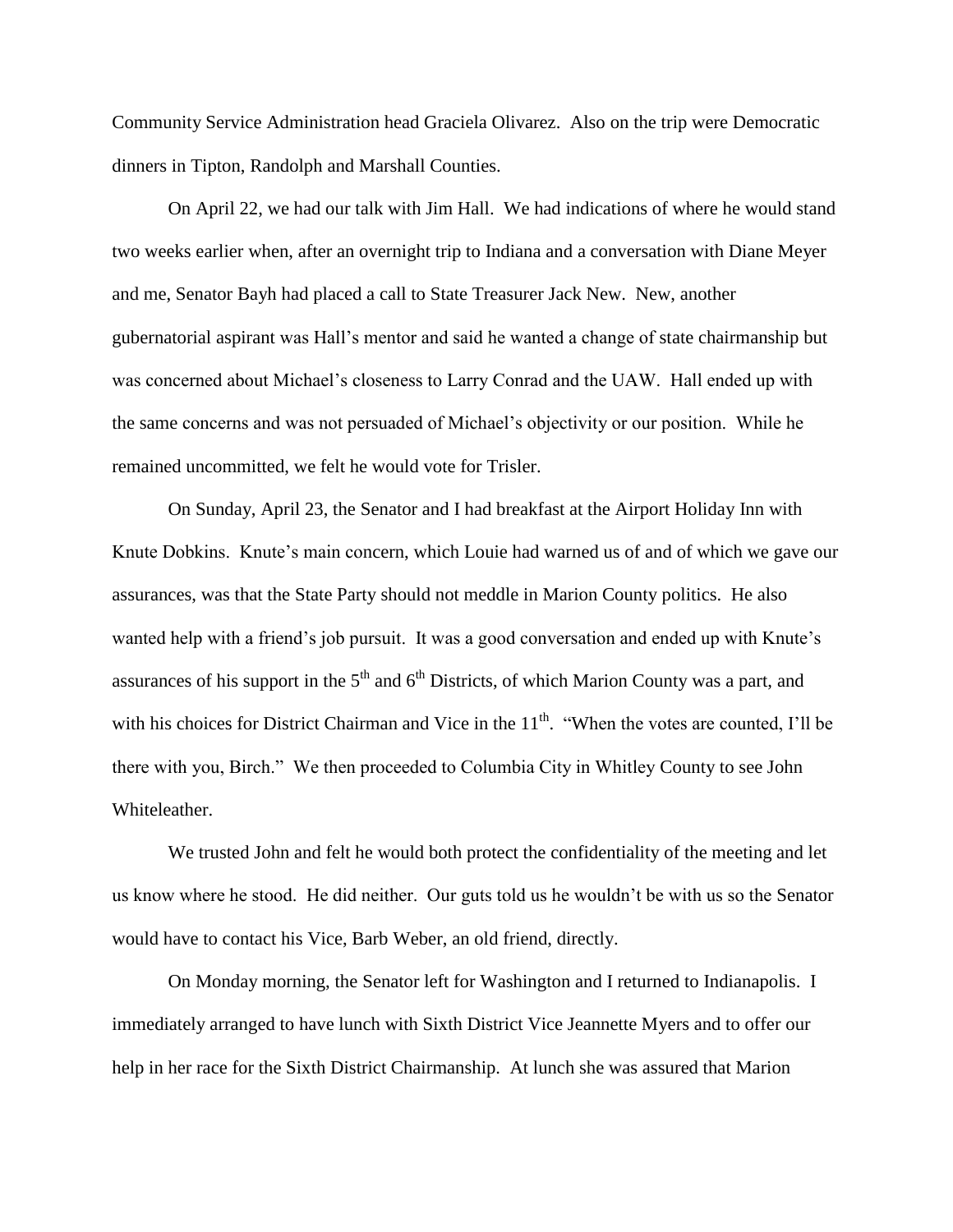County votes would be with her which, combining her own vote count in the District, would insure her election. She then committed her vote for Don Michael and told me her Vice would be someone who would definitely vote with her, probably Glenn Broyles of Hendricks County.

On Wednesday, April 26, I returned to Washington and proceeded to finalize arrangements for a visit, two days later, of Indiana's delegation of the Federation of Democratic Women, led by State Vice Chairman Patty Evans. We had to get her on board and soon. The day of the reception came and it was a smash success. After a picture on the Senate steps with Birch and his wife Marvella, we held a reception for the 100 women to which Senators Ted Kennedy, Howard Metzenbaum, Robert Byrd, John Sparkman and Transportation Secretary Brock Adams came. The women were delighted and I spent the entire afternoon with Patty. Taking her privately to the Senator's office, he explained to her what his role was and why and how much he needed her. We then drove her to the White House to meet the other women and arranged for the Senator and her to meet at her hotel the next day, after he made an overnight trip to Pittsburgh.

I spent the weekend with my girlfriend in Delaware at the beach and received a much needed rest from the activity and tension. I felt that I was learning fast and having my eyes opened up to Machiavellian politics, knowing that the other side would use tactics to win the contest that we wouldn't use. If we couldn't play the game straight – honestly and above board – I didn't want to play at all.

Sunday night, April 30, we got home and I had a message to call the Senator. He told me he had a long talk with Patty when she told him about the shabby treatment she had received at the State Committee and that she was the token woman. He told her about the expanded role he envisioned for women and that Don was willing to promise her the Vice Chairmanship once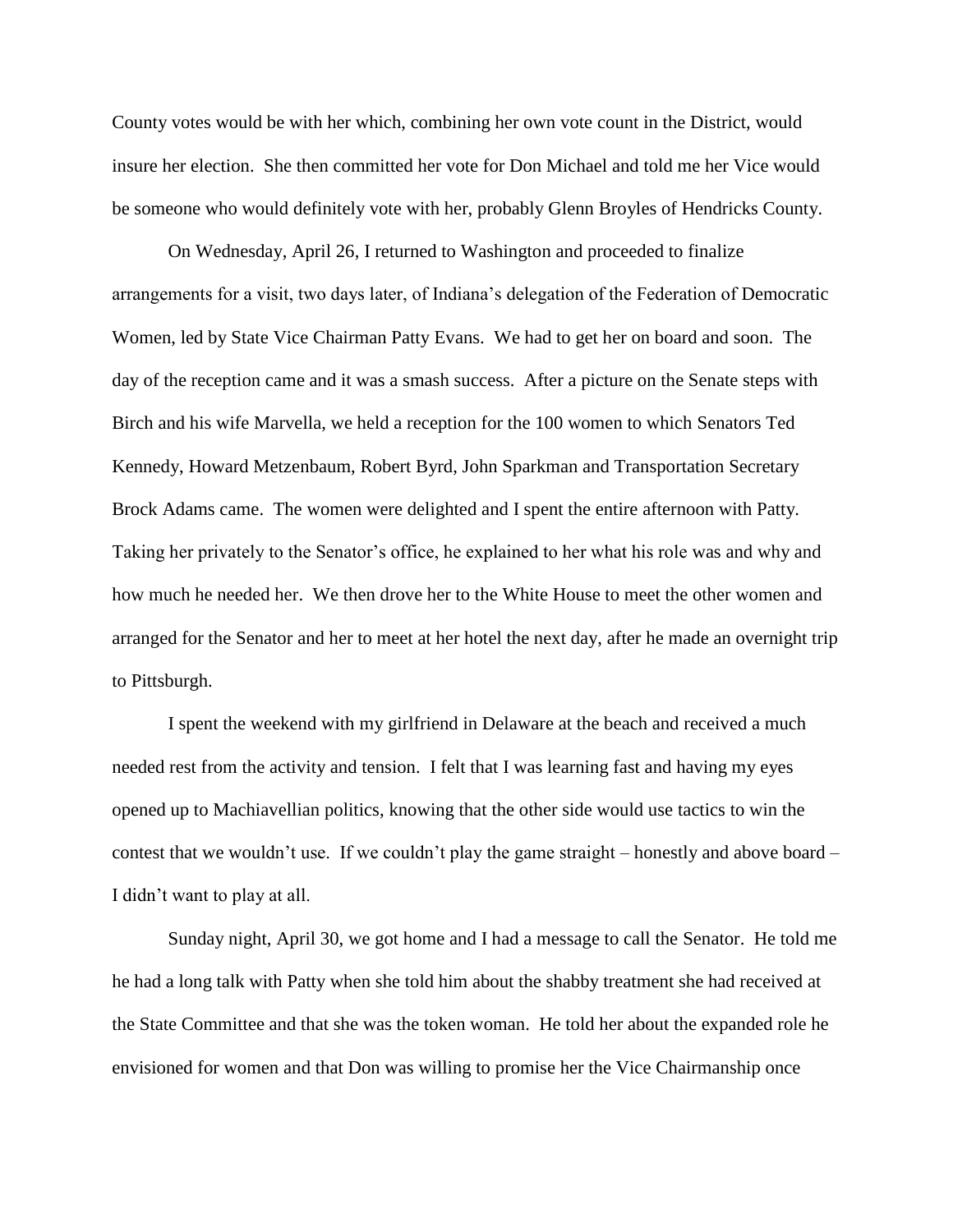again. Unfortunately, he had run into Bill Trisler's wife Pat on his way into the hotel and Billy called Patty Evans within minutes of her conversation with Bayh. The result of Trisler's call was further movement by Patty to our side.

The Senator felt strongly that I should get together with Patty and Don soon to set guidelines for the future involvement of women in the party and to discuss frankly what her role would be. On Monday morning I arranged to have dinner in Indianapolis on Wednesday night, the day after the primary, with Patty.

One occurrence a year earlier was working on our behalf. The State Committee, finding itself in financial straights, took Patty off the payroll. When it was announced, Stan Nice, representing the Second District at the time, objected and wanted to know if Jim McHargue, Trisler's press secretary, was also off the payroll. He wasn't. We were able to let Patty know exactly what McHargue's background was.

In 1974, during the intense Bayh-Lugar contest, McHargue had secretly authored a series of ads in the Terre Haute newspapers. They were personal attacks called "Bi-Partisans Against Bayh" and hurt us in Terre Haute. Birch Bayh was personally outraged by them and especially, three years later, when I learned that the author was Trisler's press secretary. He was the type of political prostitute who wouldn't hesitate to hurt us again and Patty had been removed from the payroll while he was not. She said the news made her want to vomit.

Prior to my dinner with Patty, the Senator gave me a hand-written list of topics to discuss labeled "Bob – Strategy for victory. B2" It said:

Don M – talk to Patty Evans-

1. Face to Face w/ Bob

2. Prepare plan & budget for maximum women's program development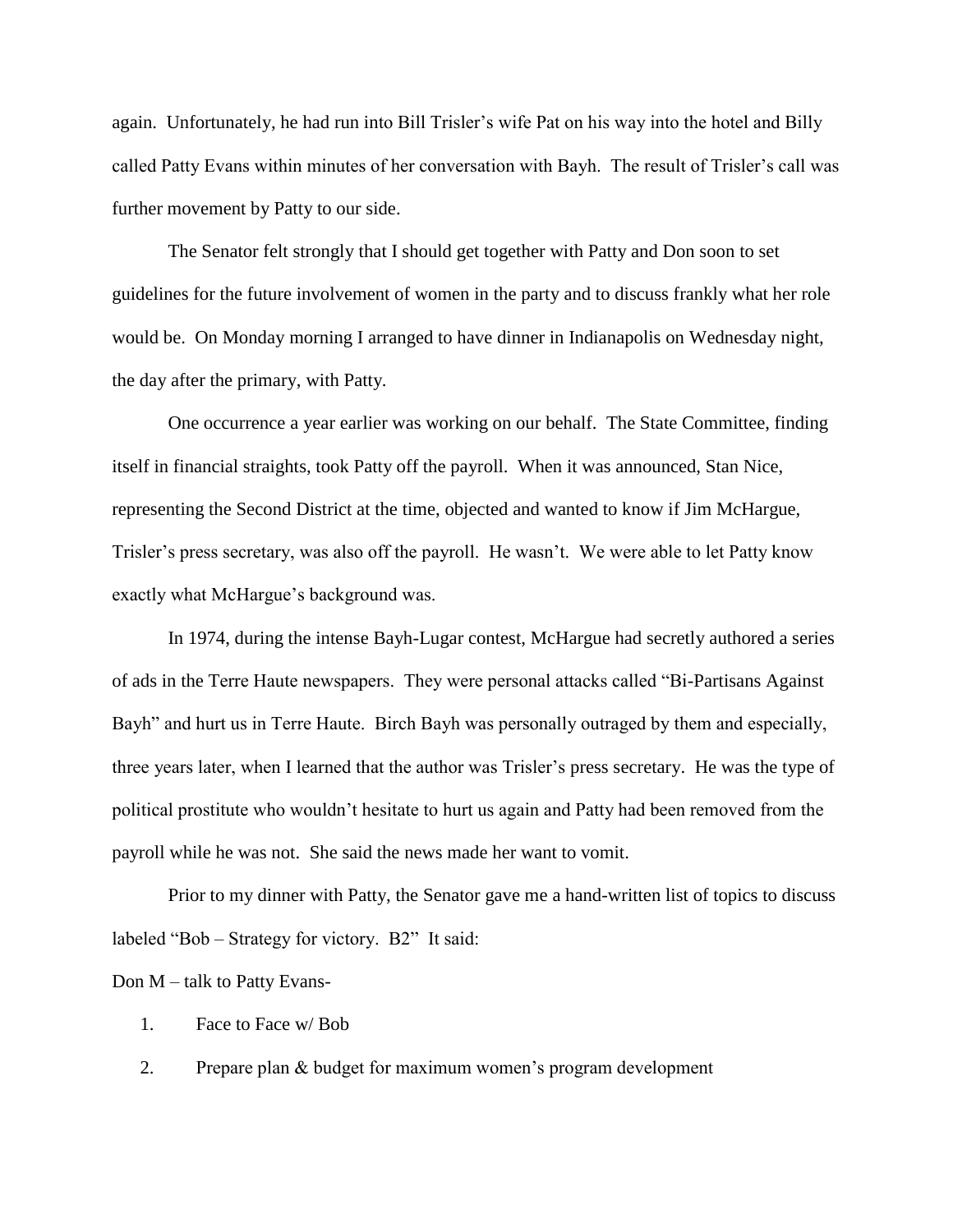Goals & targets

3. Want her & other women a part of decision making

Ken M (Miller) – Talk to Patty Evans

1. Each will support the other

2. Each will nominate the other

3. Each will support Don

Bob should be there

Emphasize plan for women

Budget & expenses (travel)

Names of other women (top)

- Future jobs

The primary came and went with no real upsets that would alter our plans or the players in those plans. On Wednesday, I left on a 4:30 flight, arriving in Indianapolis at 6:00 PM. Our dinner went from 7:45 to 12:15 AM and I felt we had Patty solidly with us and put myself at her disposal to answer the rumors she would hear over the next week and a half.

After the dinner, I had an hour phone conversation with Phil Crone, a good friend and UAW chief in the Third District. He told me there were to be some county resignations the next morning and wanted to know if we'd object to their involvement in supporting new people who would either vote to change district chairpersons or extract from them at least one vote for Don on May 13. I gave that approval, took notes of the conversation and went to bed for a short sleep before flying to DC at 7:00 AM.

Upon my return to the office, I was summoned to the Senate Intelligence Committee to debrief the Senator on the dinner. He was chairing hearings on the proposed intelligence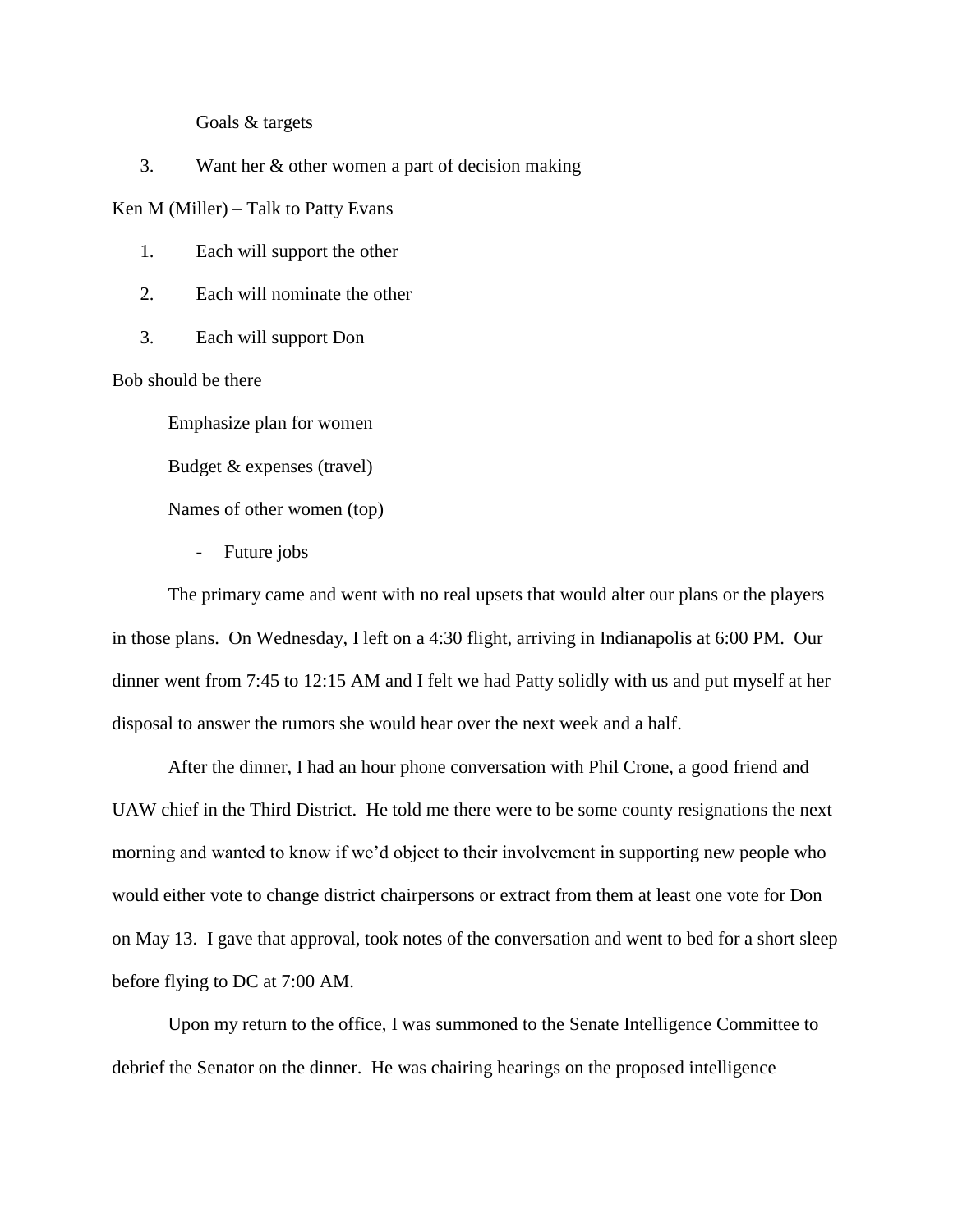guidelines dealing with the press. The witnesses were Phillip Geyelin of the Washington Post and Mike Wallace of CBS. Sen. Bayh saw me enter the hearing room, motioned me toward the anteroom behind the dais and left the hearing to join me there. We discussed Patty Evans and the 7<sup>th</sup> District. Then he placed a call to Ed Stapleton, only to learn that Ed would definitely not run for re-election as Vigo County Chairman.

My strategy was rapidly turning to the contest in the Seventh District, where Kenny Miller and Patty were being opposed by the Trisler forces. Trisler got Greasy Willis of Sullivan County and JoAnn Luther of Clay County to run – not because they were for him but because they didn't like Kenny. I had originally tipped Patty on to this and she confirmed, then confronted Trisler. He had promised she would stay on as State Vice but she knew that if she was beaten as Seventh District Vice Chair, that wouldn't be the case. I was also able to tell her that her job as State Vice was offered to the  $6<sup>th</sup>$  and  $11<sup>th</sup>$  Districts as well. Trisler denied all of this to her and she knew her loyalty to him was no longer mutual and that we were to be trusted, not Bill Trisler.

We began to contact chairmen and vice chairs in Kenny's and Patty's behalf and continued to do so until May 10, when the District reorganizations were held. There was another angle to be considered in the Seventh, however. Greasy Willis and one of his supporters, Greene County Chairman Hube Lynch, were CETA directors in their counties. We learned that Hube had been violating the law by using CETA employees to fill precinct vacancies and considered asking an intermediary, Judge Joe Anderson of Terre Haute, to hint to them that they couldn't afford to make Senator Bayh angry. This never actually took place but came very close to happening.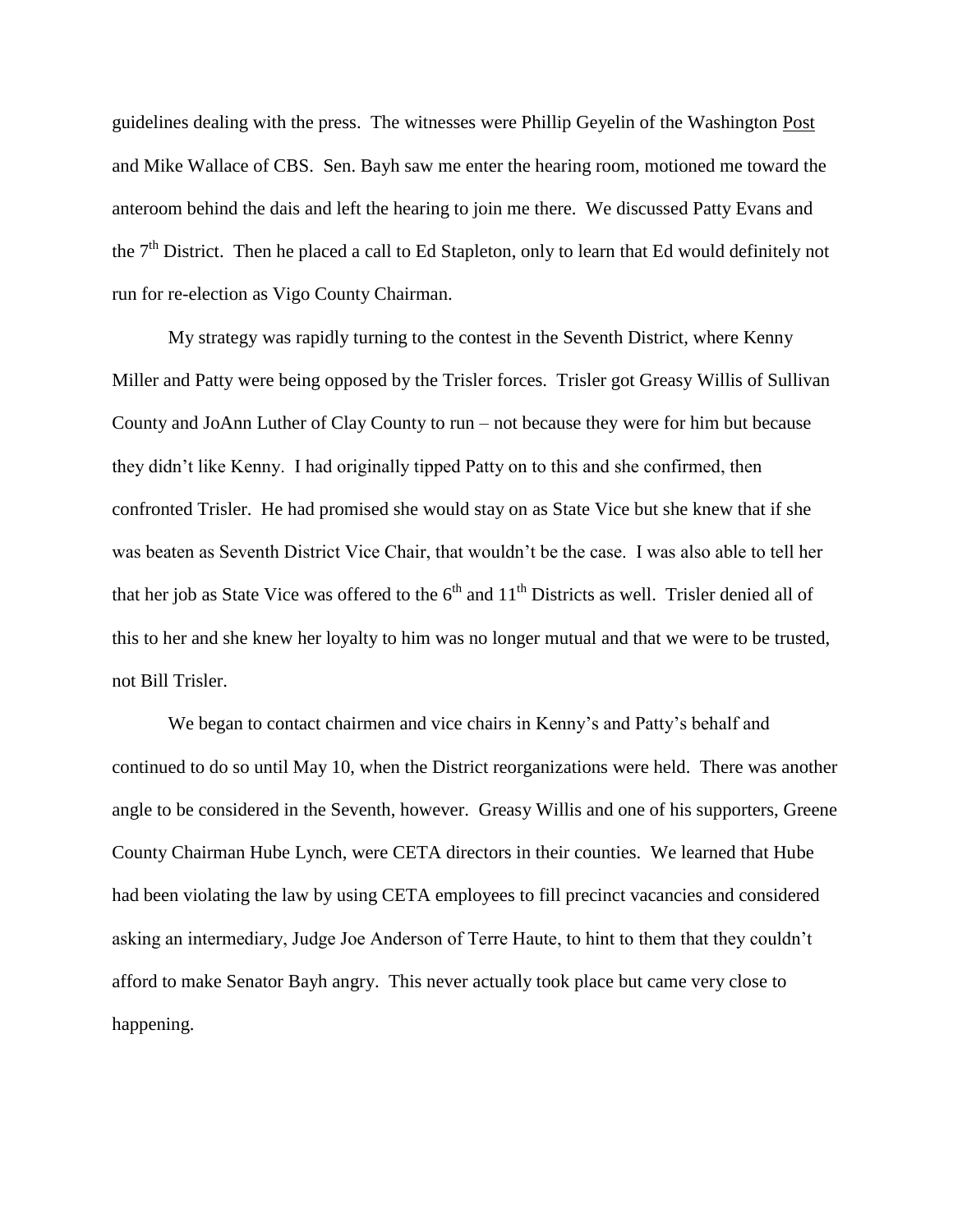During that period between my dinner with Patty and the district races, we tried to persuade the Vigo County Chairman, Ed Stapleton, to stay on, which would make it difficult for the insurgents to mount a successful challenge to Kenny. Ed wouldn't run for re-election because of his own race for County Assessor, but offered to travel the district on Kenny's behalf. Terre Haute Mayor Bill Brighton had picked another county chairman and was spearheading Kenny's challengers out of his closeness to Trisler and his own questionable ties to the State Committee. The sketchy reputation of Brighton worked to Kenny's advantage and prevented some county chairmen from supporting anything Brighton was a part of. Also during this period, Kenny's brother-in-law died and he was not of a mood to fight hard for his own survival. We were in the mood to fight hard and did.

At one point Kenny wavered in his commitment to run but a fortuitous chain of events worked to our advantage. The Putnam County Chairman, a farmer about my age named Tom Buis, had been in discussions with us about joining our staff as an Agricultural Assistant. We had pretty much agreed to it when Kenny called me and gave me the impression that his support for Don was shaky. He said he might have to fend off a challenge from this young upstart Chair, Tom Buis, and was concerned about it. I asked Kenny if he would firmly commit to Don if I hired Buis on the federal payroll and prevented him from running for District Chair. Kenny asked me if we'd really do that for him and I said we would, if he gave his commitment to us. He didn't need to know what had actually been happening and I got his promise.

So after the primary our count remained pretty much the same. Two votes each would be for us in the 1<sup>st</sup>,  $2<sup>nd</sup>$ ,  $5<sup>th</sup>$ ,  $6<sup>th</sup>$ ,  $7<sup>th</sup>$  and  $11<sup>th</sup>$  with one in the 4<sup>th</sup>. Our task was to avoid upsets in any of those District races on May  $10^{th}$  and hold onto our vote through May  $13^{th}$ .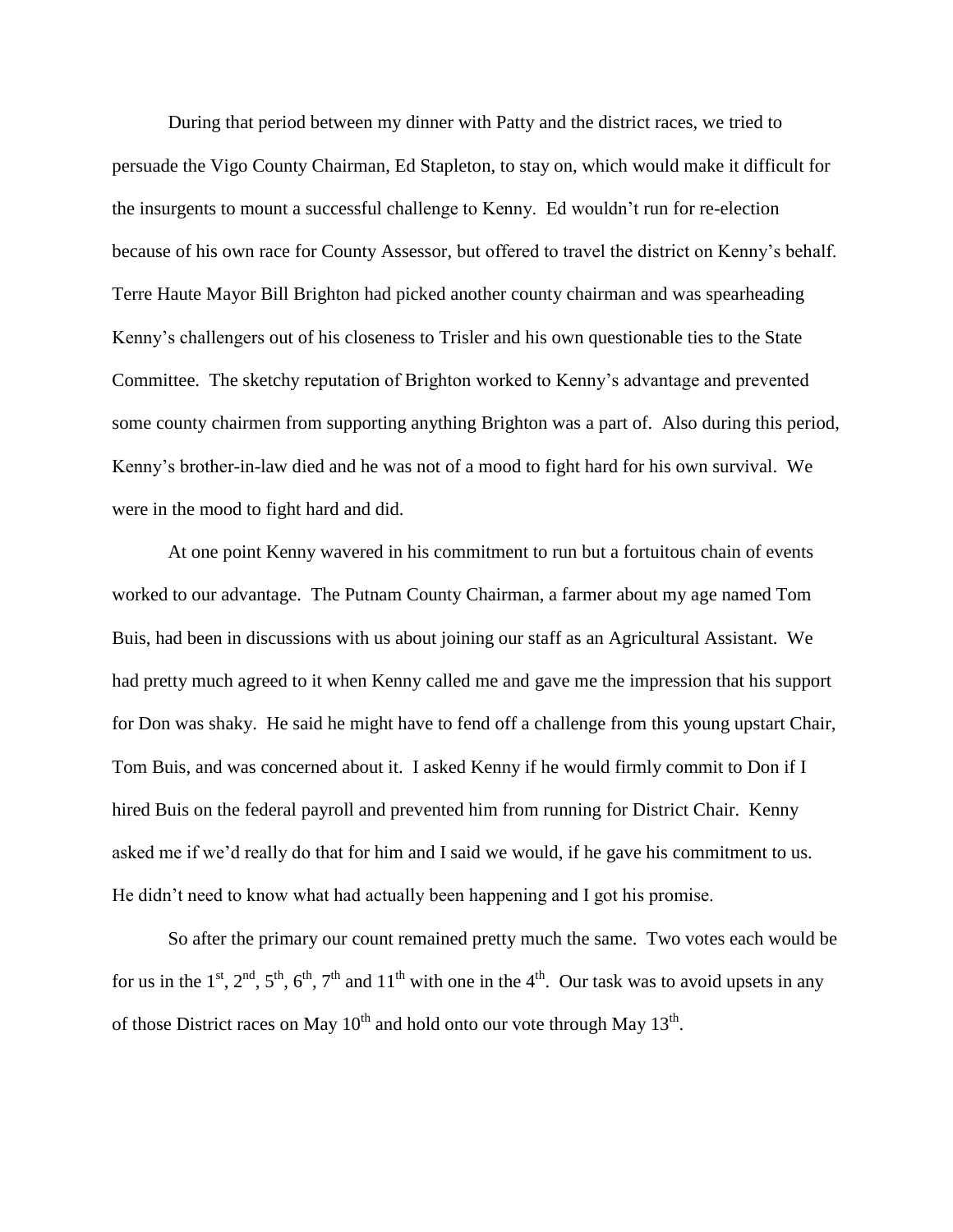The effort in the  $1<sup>st</sup>$  was minimal, with conversations only between Bayh and Pastrick and Bayh and Hatcher. The  $2<sup>nd</sup>$ ,  $5<sup>th</sup>$  and  $11<sup>th</sup>$  were solid. The  $6<sup>th</sup>$  and  $7<sup>th</sup>$  were looking good. Renewed efforts began in the  $3<sup>rd</sup>$ , 4<sup>th</sup> and  $10<sup>th</sup>$ .

Judge John Montgomery was a good friend of Idey Baldoni and wanted to talk to Bayh about the pending federal judgeship. Bayh in turn called on Montgomery to persuade Baldoni to bring one vote for Michael on May 13. Congressman Brademas would do the same prior to that date.

In the  $4<sup>th</sup>$ , I got a call from Stan Nice saying that Barb Weber didn't want to run for County Vice again, a situation that would make it difficult for her to be District Vice. Bayh called her and explained, at some length, that we needed her. I followed up the call the next day and she gave me her commitment to stay on and vote for Don.

The  $10<sup>th</sup>$  was in question because no one could be sure who the Vice would be. We determined, and later confirmed, that it would go to Blackford County Vice Beverly Everhart. She was close to County Chairman Larry Dee and State Senator Wayne Townsend, both Trisler haters, but she wouldn't commit, prior to actually getting the District Vice's slot. Townsend, a long time friend and ally of Bayh was the father of one of my co-workers, Jay Townsend. He and Jay remained in constant communication about the lobbying of Bev. I called Larry Dee, who suggested a call directly to Bev. I made that call, which angered Dee because he had only been called by an "office boy." The egos involved are sometimes amazing. The end result was that Townsend and Dee had a falling out over Bev, who committed her vote to Jim Hall's choice. Despite Hall's personal friendship with Ann Latscha and her hatred of Gordon St. Angelo, Hall committed to Trisler. No votes came from the  $10^{\text{th}}$ .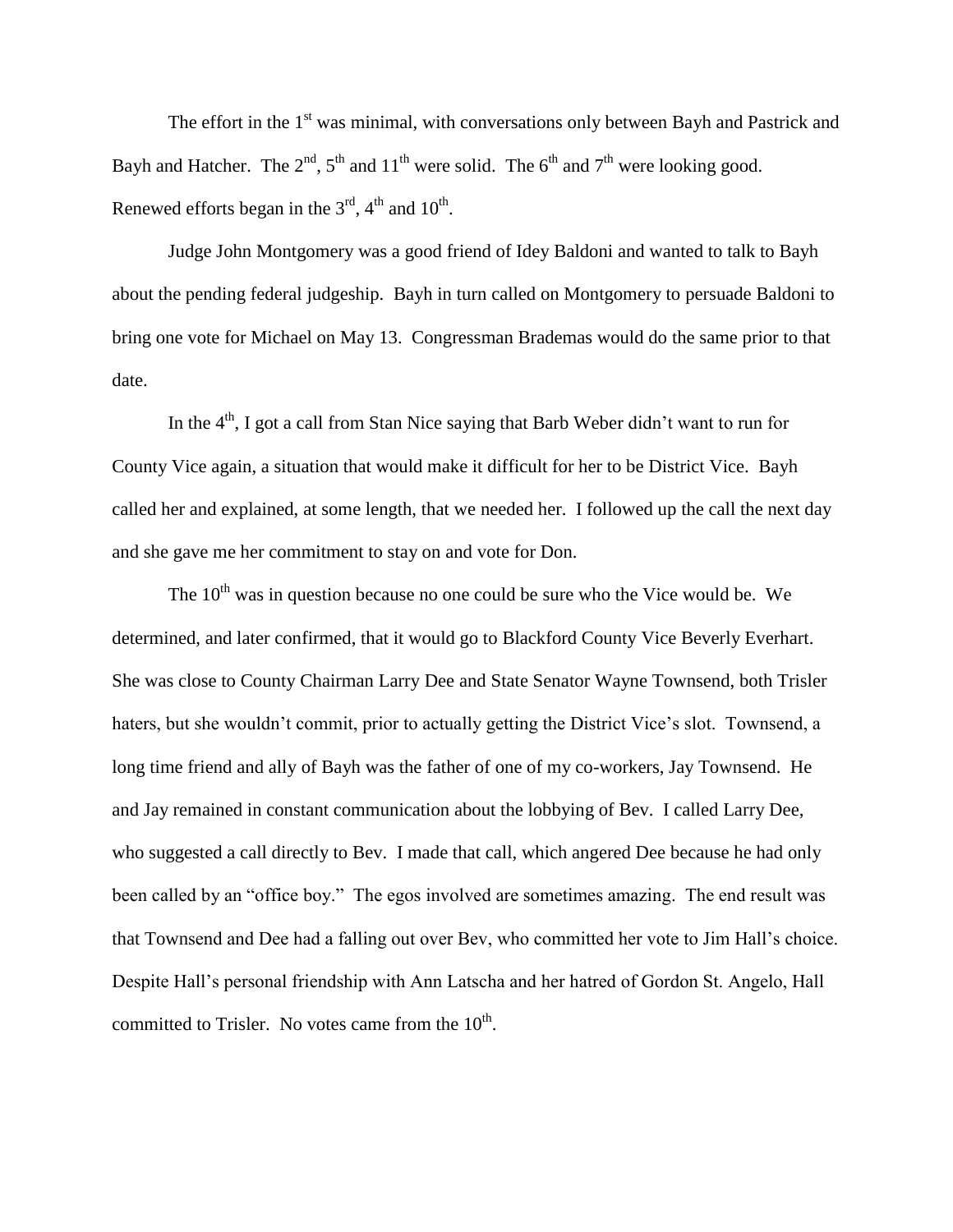There was a further opportunity in the  $4<sup>th</sup>$  we couldn't ignore. Even though we felt Whiteleather was a lost cause and Weber was with us, Whiteleather had said he'd vote the way his own County Chairmen wanted. So, expecting a poll of his District, we worked it with local staff man Leigh Smith and assured ourselves of at least a 9-9 tie vote on May 10.

Finding ourselves on the morning of May 4 feeling that things were going our way, I looked forward to a meeting we would have that day with John Hillenbrand. Prior to the meeting, however, I got a call from Jeannette Myers. She had heard that Trisler was telling her county chairmen that if he wasn't elected he would be Hillenbrand's campaign manager and would make sure their counties got nothing from Governor Hillenbrand. With this knowledge, I prepared for a meeting that included the Senator, P.A. Mack, John Hillenbrand and Fred Garver, the most successful lobbyist around the Indiana Legislature and an old friend of Bayh's, but firmly in the Hillenbrand camp. The meeting was really quite amazing.

Hillenbrand freely admitted that Trisler was incompetent and that he would replace him with someone better later on – after Bill won. He felt he was forced into supporting Bill because the UAW was out to get him through Don Michael. Bayh tried to persuade him otherwise but it was clear that the real reasons were to show strength and organizational support for Hillenbrand. Trisler was a dupe, being used for this flexing of Hillenbrand muscle and was clearly expendable. Bayh and Hillenbrand made a bet on the race – a bushel of corn against a briefcase – the farm boy against the business executive who manufactures briefcases, along with caskets and other things. When they were leaving I said, "John, he likes black briefcases." He replied, "Bobby, you've already lost it. It's over. There's no way you can win." He left and my resolve was stiffened, as was Birch Bayh's.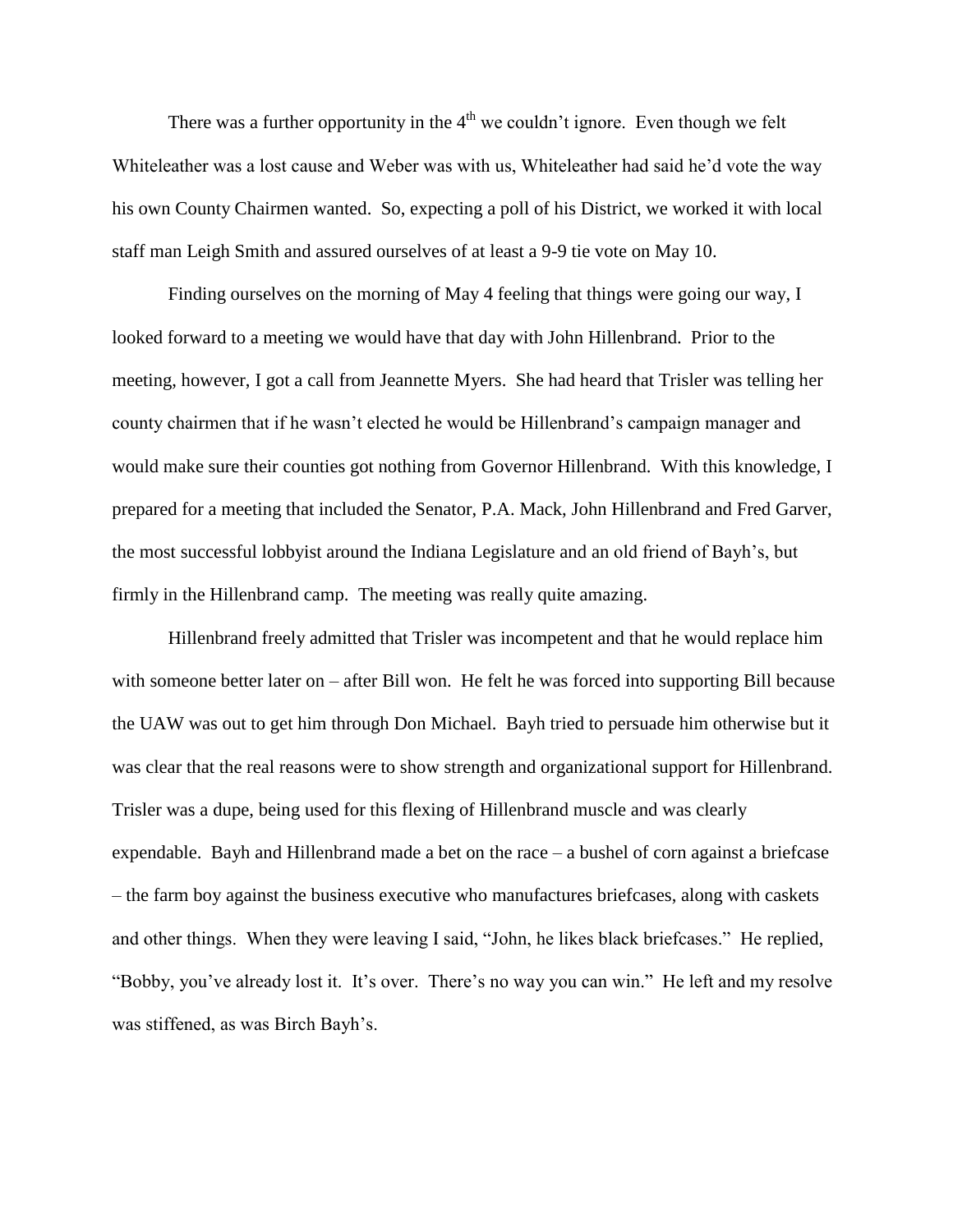Friday the  $5<sup>th</sup>$  followed with no immediate crises. I got word that there would be no opposition to Dobkins in Marion County, which was good, and everyone in the state seemed to be preparing for the county reorganizations on Saturday. In Lake County, Bob Pastrick toyed with the idea of stepping down from the chairmanship; he let me know he was running and in good shape. Trisler was pulling out the stops. He was running former Cass County Chairman John Burrous against Don Michael in his own county. He had also scouted around the second district to find a candidate to upset district chair Gene Kopczak. None of this would work.

I spent the entire weekend at the office and at home near the phone, with the exception of a Bullets play-off game against Philadelphia, which the Bullets won. A great many phone calls came in and I was able to monitor the county races. In Marion County, all the offices were unanimously re-elected and I learned that a meeting was arranged with Dobkins, Trisler, St. Angelo and State Auditor candidate Precious "Pat" Byrd. Telling Birch Bayh, he called Knute ahead of time to reassure him and urge him to "hang in there." After going to bed late Saturday night, I got a call from Ann Latscha and Claude Magnuson with a full report on Knute Dobkins' meeting. Gordon St. Angelo did most of the talking. It was held in Trisler's apartment building and was evidence of St. Angelo's direct violation of his contract as a Lilly Foundation employee.

Essentially, they wanted Knute to refuse the District Chairmanship to Claude Magnuson. They said he was too close to labor and to Birch Bayh. Bayh had had his hand slapped in the 1970 reorganization and would again. Trisler had the votes to win already but they wanted to know who the  $11<sup>th</sup>$  District people would be. Knute told them he had to talk to the present Chairman Jim Cunningham first. They offered the  $6<sup>th</sup>$  District Vice appointment to Marion County, for Knute to choose, as well as the appointment for secretary of the State Committee. That would mean three votes on the State Committee for Marion County, but they didn't know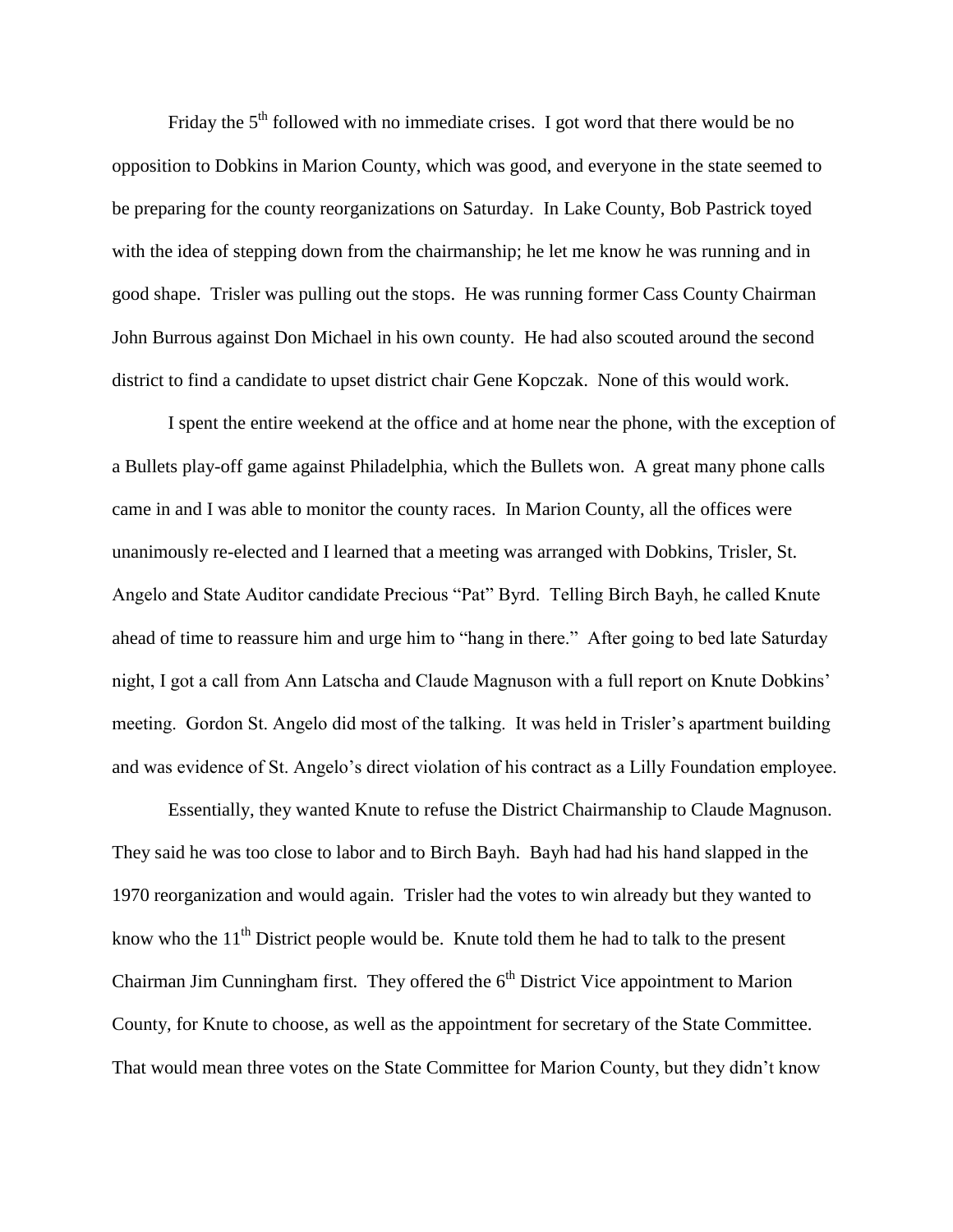Knute had given his word to Birch Bayh. They wanted one of their allies, Tom Moynahan, to have the Marion County proxy for voting in the 5<sup>th</sup> District and remarked that they had a plan. The plan was for John Hillenbrand for governor in 1980 with Bayh off the ticket and included "back room" type arrangements through 1982. They knew about Darrell Smith (Boone County) and his meeting where Stuart Grauel, of Conrad's staff, threatened him with firing if he voted wrong in his district meetings. This was prompted by a call from me the day before but probably wasn't handled well.

Further discussion mentioned that Hillenbrand could provide more and better jobs for patronage seekers than Birch Bayh. They also blamed Bayh for firing Trisler assistant and St. Angelo ally, Betty O'Connor. She confirmed that with a call earlier to Knute. This was outrageous because the day Trisler fired her for insubordination and questionable book keeping, he called me and then Birch Bayh, nearly in tears because Gordon had reamed him out for it.

Knute left the meeting and reported back to Ann and Claude. He thought it strange he would get such a hard sell if the game had already been won and was amazed to see Trisler and St. Angelo together because he had heard the former bad-mouth the latter. Knute also made uncomplimentary references to Gordon's style of operation and amoral reputation. Claude told me he felt Knute was solid and that he, Claude, would be appointed  $11<sup>th</sup>$  District Chair by Knute as promised.

In Lake County, Pastrick was re-elected with 420 of the 760 votes and his Vice, Dottie Gillham, was beaten by Hatcher's choice, State Senator Katie Hall. Hamilton County, in the 5<sup>th</sup> and  $7<sup>th</sup>$  Districts, had the election of Clayton Nix, a Conrad ally, as Chairman and Linda Hatch as Vice. This was important because Hatch was the daughter of Judy Burton, former State Vice Chair, strong Bayh ally, and the mother-in-law of Larry Cummings, my predecessor in the Bayh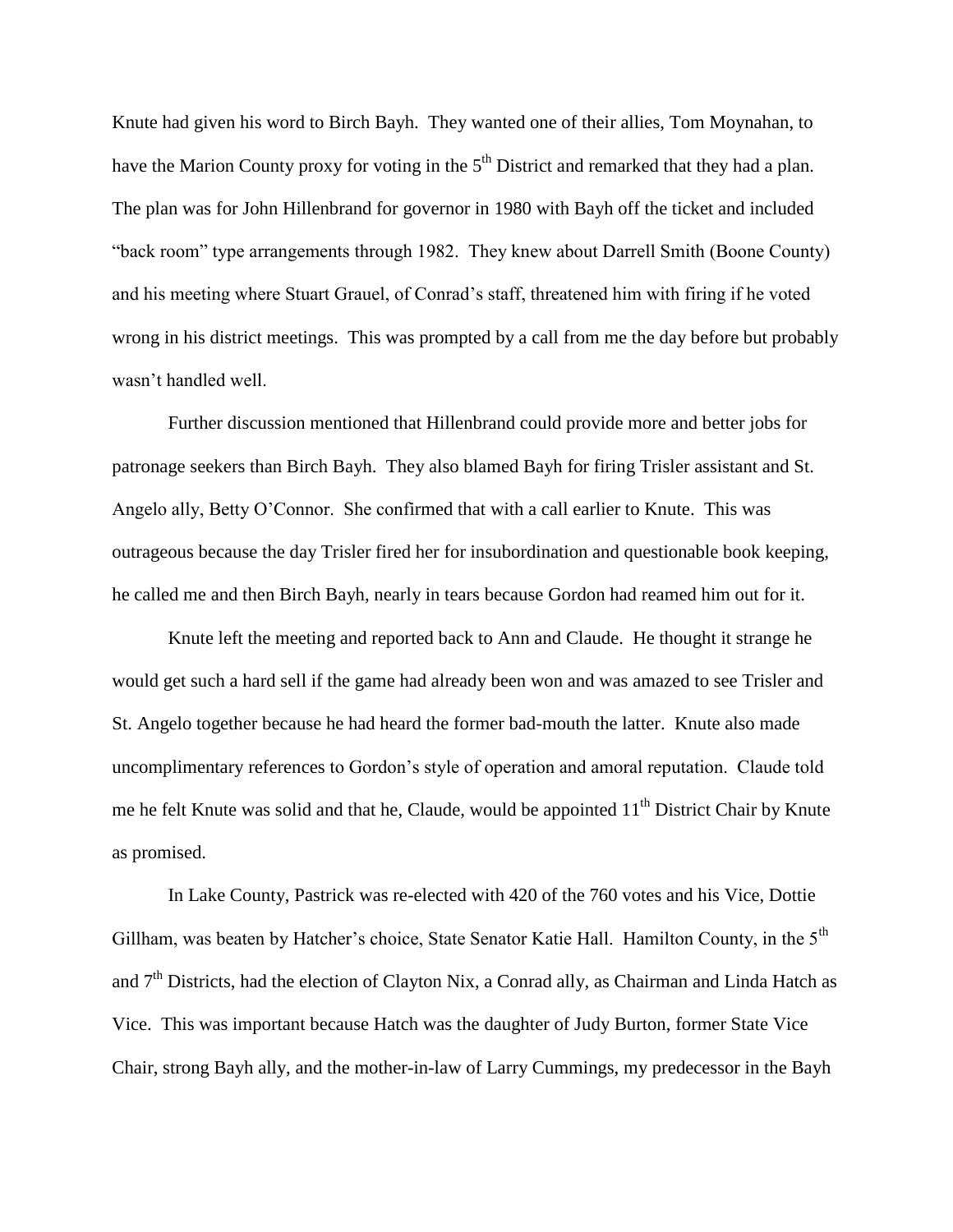office. I would work on both to secure Linda's vote for Kenny Miller in the 7<sup>th</sup> and Bun Gallahan in the  $5<sup>th</sup>$ . In the  $6<sup>th</sup>$ , Trisler tried to beat one of his own allies who he didn't feel he could completely trust, Jim Staples. Staples was re-elected and jumped over to Jeannette Myer's side. The existing District Chair, John Anderson, lost support in his own Shelby County and the 6<sup>th</sup> was secure for us. Even with Trisler-ally Allan Rachles as a proxy from Boone County, Jeannette was in.

The Vigo County chairmanship change to Leonard Conrad, who would not support Kenny Miller in the  $7<sup>th</sup>$ , upset many of our friends. They were be viewed as "young Turks" and initially wanted to put an ad in the paper urging Kenny's re-election as support for Birch Bayh. This was not done.

The  $4<sup>th</sup>$  District, where we hoped a favorable poll would give us Whiteleather's vote, had a few relevant changes. Adams County changed chairs, but Gordon St. Angelo got its commitment from the old Chairman, Jay DeVoss.

Monday and Tuesday, the  $8<sup>th</sup>$  and  $9<sup>th</sup>$  of May, was a period of scrambling to secure commitments and hand holding over the phone with Patty Evans. We had the former Vigo Chairman, Ed Stapleton, working the district with Joe Anderson, and our Indiana staff called each vote in the  $7<sup>th</sup>$  to reaffirm my count that would keep Kenny and Patty in office. Birch Bayh called Jo Ann Luther to persuade her not to run against Patty and had no luck. We both talked to Greasy Willis to let him know why we were doing what we were and that it wasn't personal. I got much tougher than the Senator in my talk and Greasy assured me he wanted to do nothing to hurt Bayh.

I reached Bob Pastrick to make sure the proxies from Lake County in the  $2<sup>nd</sup>$  District would be for Kopczak and Gidley and was told the 1<sup>st</sup> District would remain with Hatcher and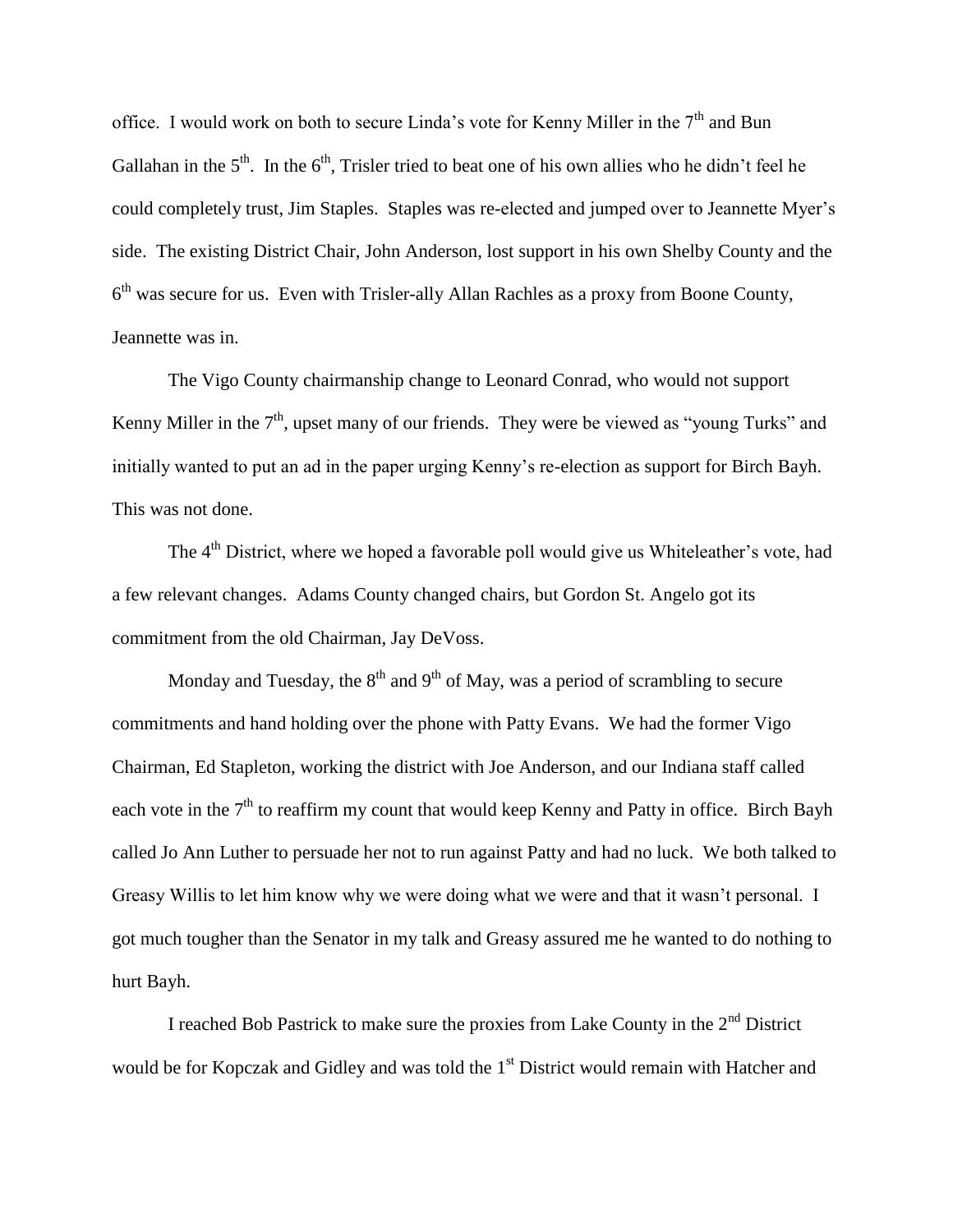Jane Seed. Back in the  $7<sup>th</sup>$ , former Congressional candidate Elden Tipton got a call from me because he was upset with Kenny. He believed Kenny was a contributor to Rep. John Myers (R-IN) and wanted Kenny beaten so Myers could be beaten as well. I assured him we wanted Myers beaten in the Congressional race, the rumors weren't true, and that we had to support Kenny. He was mad but said he was staying out of it.

Birch Bayh called Hatcher to firm up his support and I got word that Pastrick would bring down Jane Seed's proxy. This was good, because if Hatcher betrayed us, it would only be with a single vote and not two. Bayh also called Jim Koons, Noble County Chairman in the  $4<sup>th</sup>$ , to help us with the poll of his district and I worked with Nancy Papas of the Indiana State Teachers Association to lobby in the  $4<sup>th</sup>$ , where they had clout.

The most upsetting event of the week was Monday night, about midnight. Mary Scifres called to ask me to call Jeannette Myers. Jeannette had been approached by Marion County Prosecutor Jim Kelley, who was negotiating for the  $6<sup>th</sup>$  District Vice appointment. I assured her Kelley spoke only for himself and she should deal only with Knute. I also told her that she definitely had two votes from Knute. About 12:30 AM, the phone rang and it was Fulton County Chairman and good friend Allen Stephen. I had tried to reach Allen earlier to make sure he'd support Bun in the  $5<sup>th</sup>$  for us, even though they were enemies, and also wanted to discuss hiring him as one of our field coordinators. Allen was drunk and insisting that he was running for District Chairman and would beat Bun. He had less than 48 hours and I implored him not to do it. I was really upset and called Don Michael and Judy Burton the next morning. The Senator also talked to Judy. Thankfully they settled Allen down, preventing a three-way race in the  $5<sup>th</sup>$ and got him to agree to nominate Bun and we agreed to help him get the job on our staff. The deal with Bun was to make Linda Hatch, Judy's daughter, the Vice Chair.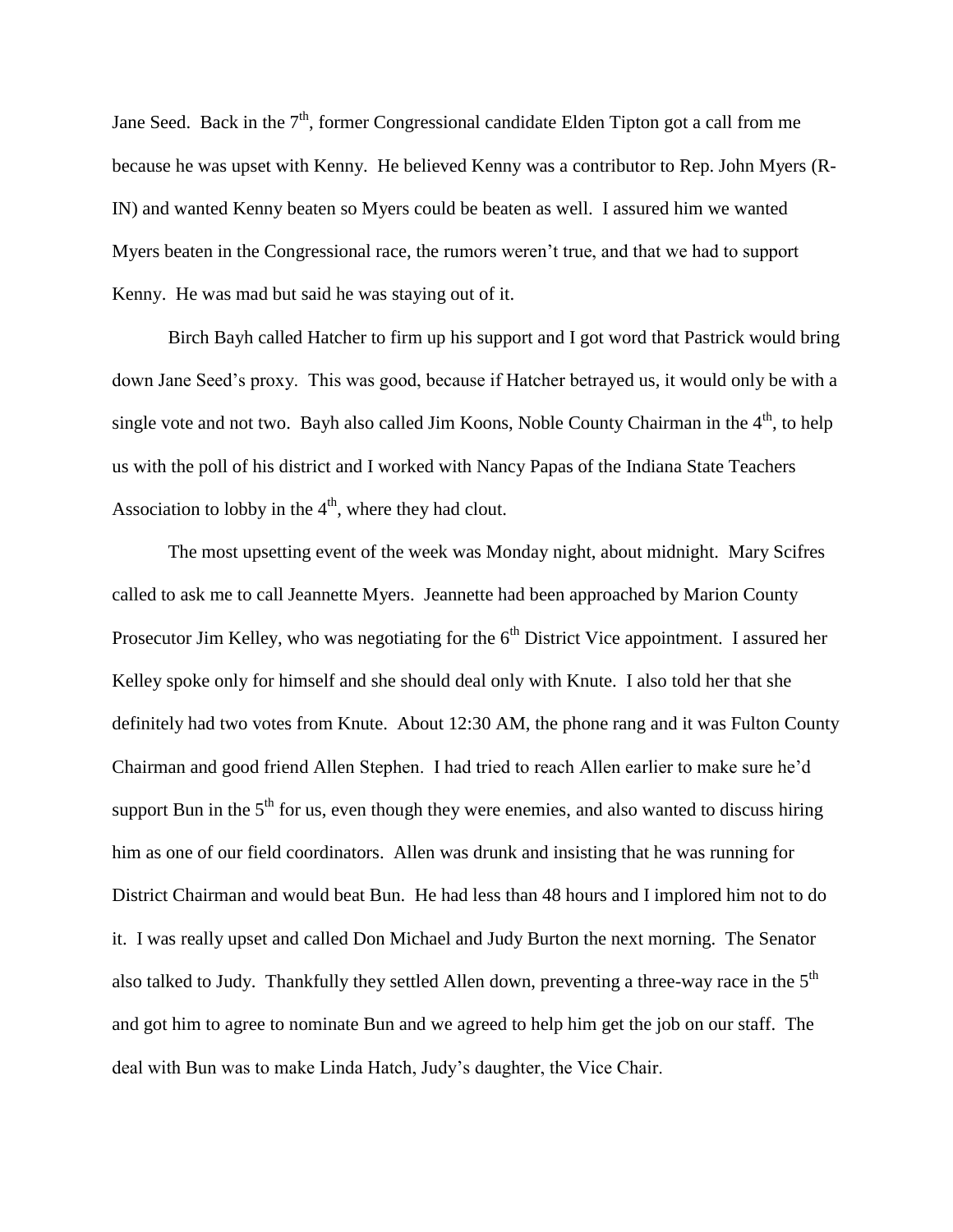This deal was not finalized until Tuesday night. I had also been working on the  $2<sup>nd</sup>$  that night just in case. Having talked with Laporte Mayor Dennis Smith and Laporte County Chairman Bob Bennwart, I was assured that the two districts they voted in  $(2^{nd}$  and  $3^{rd})$  would go as expected. Gene and Shirley would have their support in the  $2<sup>nd</sup>$  but Idey Baldoni and Isabelle Price would get their support in the 3<sup>rd</sup>. Brademas agreed to call Idey to urge at least a split vote on Saturday.

On Wednesday morning, the day of District Reorganizations, a last-minute crisis arose. A challenge was mounted by the new Jasper County Chairman, Alex Hanewicz, in the  $2^{nd}$ . I made quick calls to White and Benton Counties to secure them and Keith Abbott in Congressman Fithian's office covered the rest. Stan Nice was invaluable on the scene and the lobbying went up to the last minute.

For three days, from the 9<sup>th</sup> to the 11<sup>th</sup>, a series of articles were written on the race in the *Indianapolis News*. Political reporter Ed Ziegner wrote them with Gordon St. Angelo in his office, we learned, and they all harped on the same thing. It was a campaign engineered by the UAW, Bayh, Conrad and Fithian. To read them, it sounded sinister and looked far less hopeful than we knew it was. Meanwhile, Knute was good to his word and appointed Claude Magnuson and Anna Parnell to the 11<sup>th</sup>, sending friendly proxies to the 5<sup>th</sup> and 6<sup>th</sup>, including our own staffer, Joe Smith.

Wednesday was a tense day. The whole staff anxiously awaited results in the  $2<sup>nd</sup>$ ,  $4<sup>th</sup>$ ,  $5<sup>th</sup>$ ,  $6<sup>th</sup>$  and  $7<sup>th</sup>$ . The first call came in. Kenny and Patty won in the  $7<sup>th</sup>$ , 19-13. Then we got word in the  $5<sup>th</sup>$ . Bun and Linda won 10-8 in a secret ballot. This was mind-blowing because a single county difference would have defeated him and, possibly, our whole program. The next call told us that Jeannette Myers and Glenn Broyles were unanimously elected in the  $6<sup>th</sup>$ . John Anderson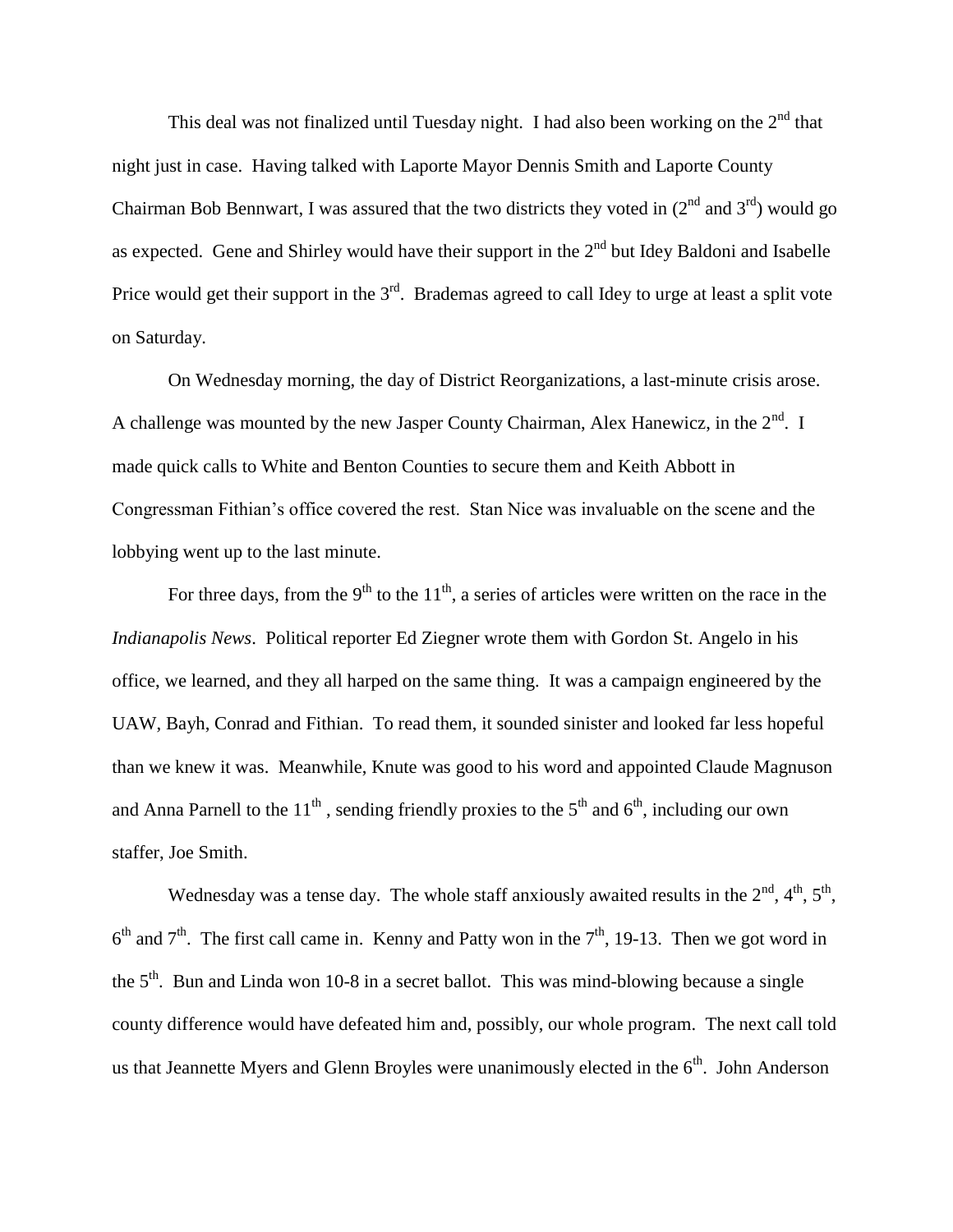dropped out, knowing how to count for himself, and the Boone County proxy, Allan Rachles, didn't even show up. Bill Sears, our staff guy in the 9<sup>th</sup> called to let us know that Sam Locke and Susan Bower were elected but Sam made a statement to the group that Trisler would get his vote but didn't have enough to be re-elected and that he (Sam) would work with the new Chairman, Don Michael. This was good news, but possibly better yet was the election of Susan Bower. She had been opposed by Sam and Trisler, yet won anyway. While she still, out of loyalty to Bill Trisler in his home district (the  $9<sup>th</sup>$ ), pledged herself to Bill, there would be the possibility that if the Trisler forces changed to another candidate on Saturday, she would be with us. This remained a possibility throughout and was discussed with Susan by Patty Evans, with whom she would stay overnight Friday night.

Learning that all the contested elections went our way, including the  $2<sup>nd</sup>$  District, which came in slowly after putting down a short-lived challenge, Birch Bayh called Hatcher for 1<sup>st</sup> District insurance. Hatcher re-stated his commitment and said he'd be there on Saturday and support an open ballot, which we now wanted.

Thursday morning I got a call from Patty Evans. She told me Rex Keller died of a heart attack Wednesday night. Only 58 years old, he was close to Kenny Miller and served as parliamentarian during Wednesday's vote. He had been subjected to a great deal of pressure also and succumbed only a matter of hours after the vote. Patty also had breakfast with Bill Trisler to tell him she wouldn't support him. Bill was on the brink of losing control, she said, and apologized for trying to beat her in the  $7<sup>th</sup>$ . He would also try to lobby Jeannette Myers again that day to no avail. But on Thursday, the Trisler allies really brought out the hard balls.

First, through Hillenbrand's (and ours) friend, Fred Garver, who lobbies for the state utilities, an offer was made to Claude Magnuson. He would get all the legal work for the utilities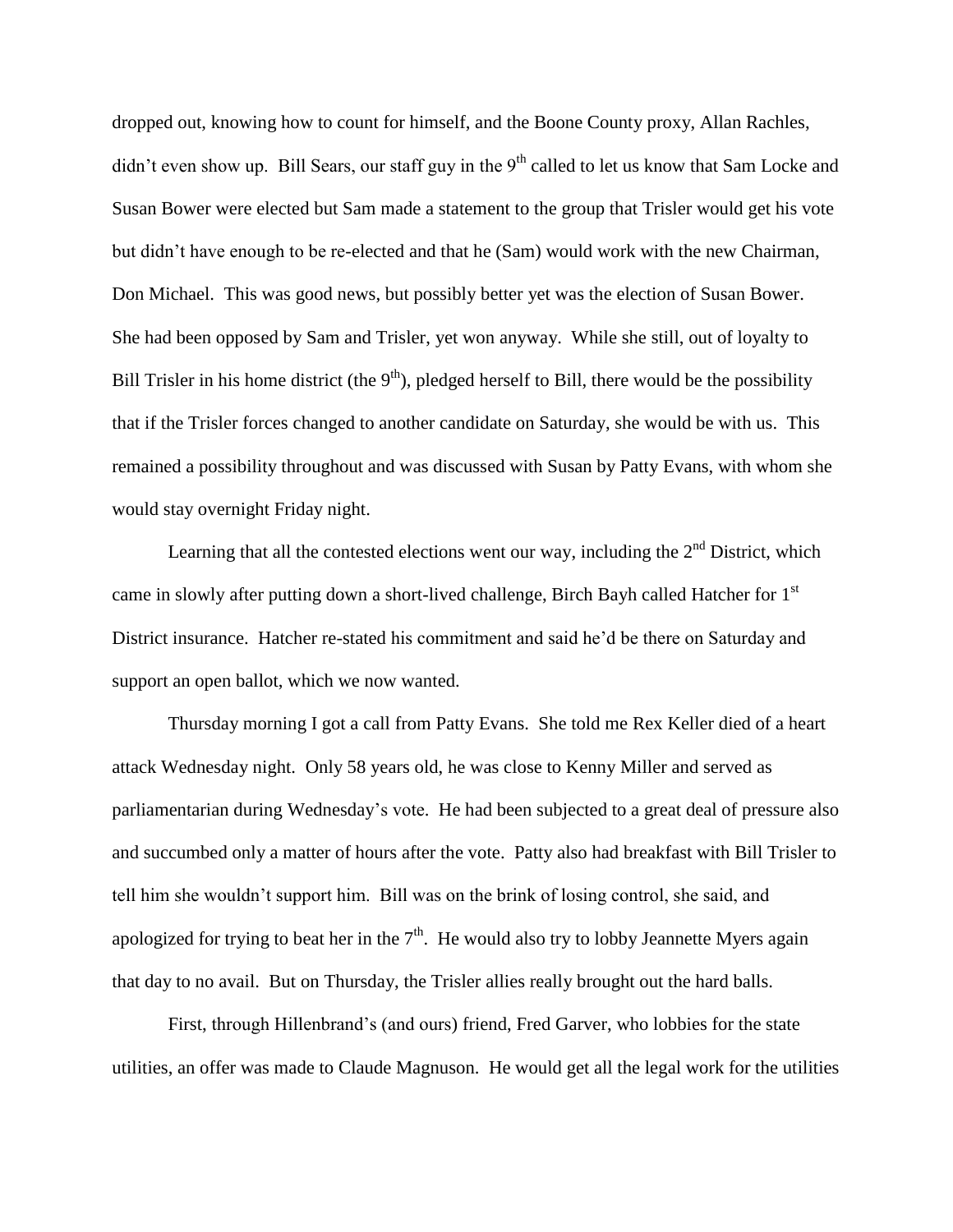if he voted for Trisler or with a third, as yet unknown, candidate. Second, Kenny Miller got a call from his friend (and ours), Clint Green, to persuade him. Distraught over Rex Keller's death, the re-election battle, and his brother-in-law's death earlier, Kenny told him what to do with Bill Trisler. Third, we learned that State Senator Bob Fair, President Pro Tem of the Indiana Senate and our friend, had called Mayor Hatcher for Trisler.

Going to work on this news, Birch Bayh called Fred Garver to tell him what he thought of his activities. He then tried to reach Bob Fair, who was in Kentucky at a Kentucky Bar Association Convention. We didn't reach him on Thursday. Then we learned that Indianapolis banker and Democratic contributor, Don Tanselle, had called Indianapolis attorney Buddy Yosha, who is close to Claude Magnuson, on Bill's behalf. We then learned that Ralph Wilfong, a major domo at Indiana race tracks and friend of Linda Hatch, had visited her on Bill's behalf. None of these efforts worked and I then learned that Diane Meyer's boyfriend, Herb Simon, had threatened Wilfong with the withdrawal of a major business deal because of his efforts. I was quickly learning how seriously this business was to so many people. Big money had been able to get its say over Democratic politics through Trisler. They couldn't afford to lose him. We really were the "good guys."

At Patty's request, I called Conrad's office to make sure Boone County Chairman Darrell Smith wasn't fired. Even though he had lied to us, it didn't hurt us so we could afford to be magnanimous. Even though it may not have really been magnanimous, it wouldn't have been our kind of politics to seek retribution.

Thursday night was quiet but Friday, the last day, wasn't. While discussing the Arab jet sales in the Senator's office up to the time he was to leave for Front Royal to spend a long weekend with the family, we were interrupted by urgent phone calls.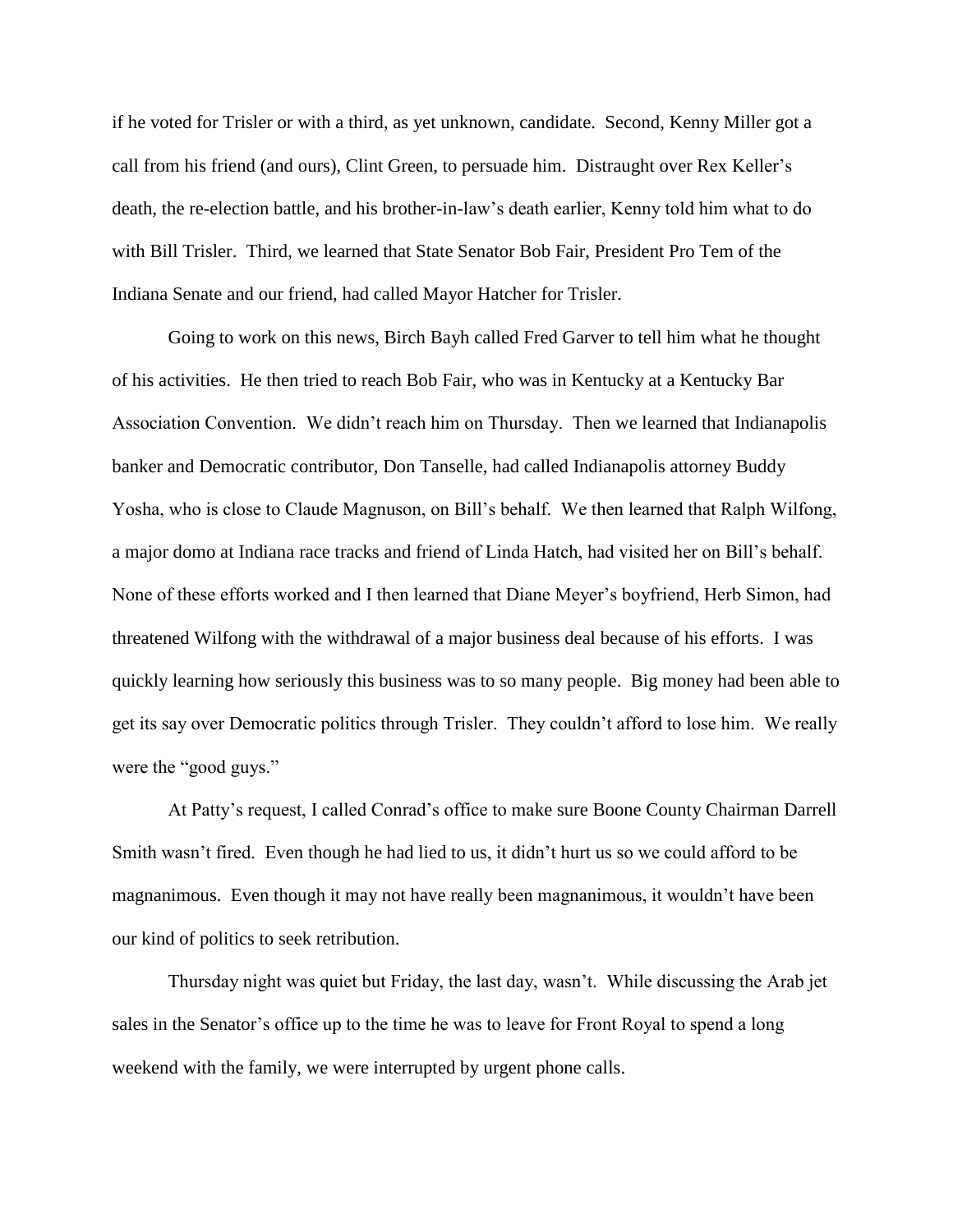We heard from Bob Fair, who said he hadn't taken sides, but did promise merely to find out how Hatcher was voting. We heard from Prosecutor Jim Kelley, who had been called by Gordon St. Angelo, offering the state vice chairmanship to Marion County since they didn't have Patty's vote for sure. (They didn't at all). St. Angelo was nervous about calling Kelley and led Kelley to believe we had it won. The Senator called Bob Pastrick to learn that St. Angelo had called Hatcher. Pastrick also agreed to vote the  $1<sup>st</sup>$  District vice proxy himself. This was both good news and bad. The latter part was good but we knew Gary was awaiting a major Lilly Foundation grant and that St. Angelo was rumored to have information that could be legally damaging to Hatcher.

I was very nervous about Hatcher. Bayh called him again after Pastrick got back to us with a second call telling us what Hatcher was offered by St. Angelo. It included an appointment to the State Toll Road Commission and a legislative act that would change the mayoral succession law in case Hatcher went to the White House to join the Carter Administration. Lastly, St. Angelo said, he had 10 votes in his pocket and Hatcher could hand-pick the new State Chairman, whomever he wanted. Hatcher didn't tell Bayh any of this but assured him there was no problem with his vote. This final assurance came after we dealt off to him the only chip we had left.

We knew that Hatcher didn't like Bill Trisler and thought him to be insensitive on the racial question. He was also worried about Trisler's choices for the upcoming mini-convention and had had problems with him in the 1976 delegate selection procedures. Bayh played on these points and assured him that if Don Michael wasn't different, he wouldn't be supporting him. We then suggested a Hatcher ally, State Senator Katie Hall, for the Secretary's job on the State Committee. This made a lot of sense and I ran it past Don and Patty first. She was black, a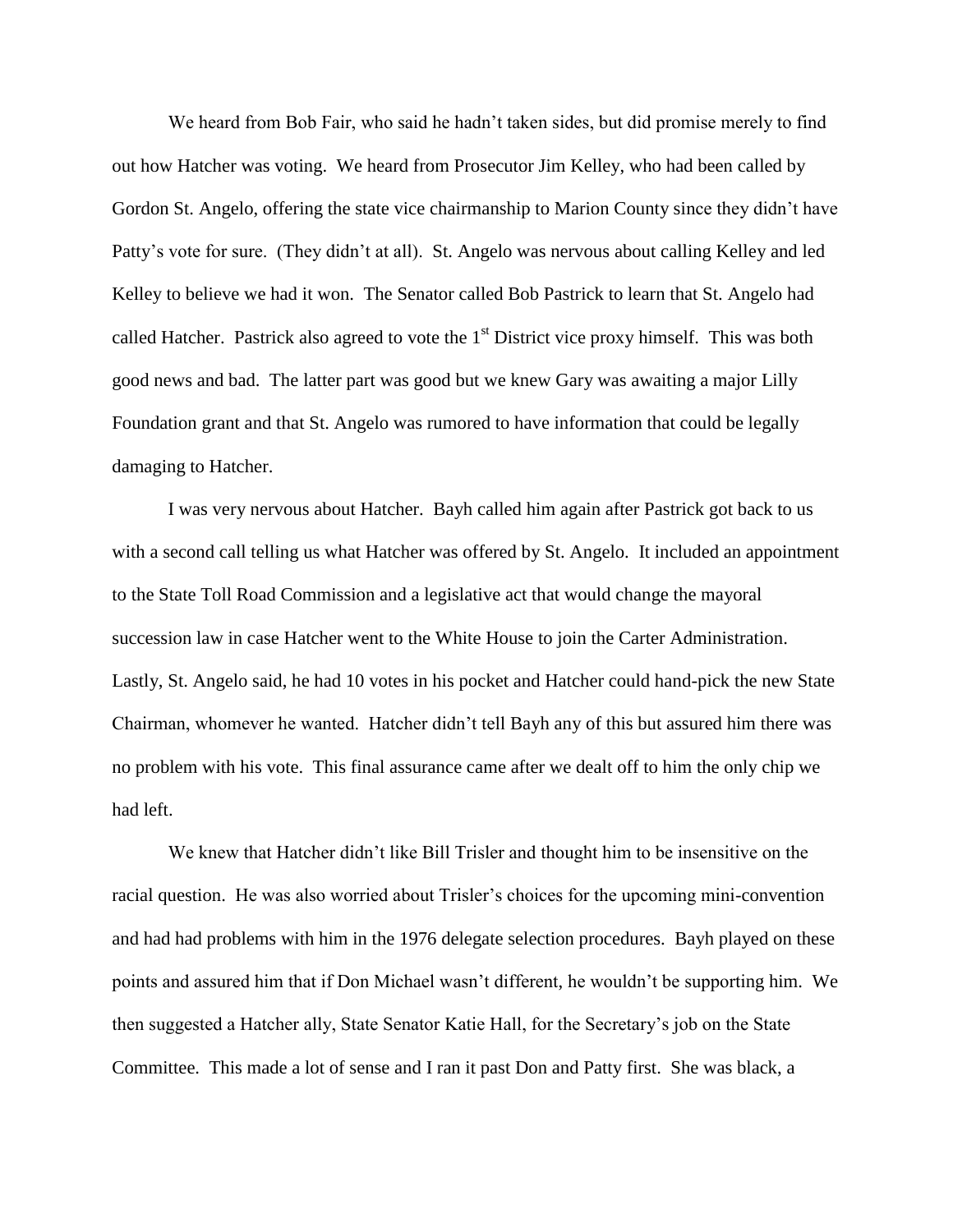woman, Lake County Vice Chairman, a teacher, a legislator and close to Hatcher. We'd have a black on the Committee and a two-man, two-woman make-up. This would improve the Party's image and assure us of a successful vote the next morning.

Then a call came in from Stan Nice. He had talked to Barb Weber in the 4<sup>th</sup> and she had been enduring tremendous pressure from her Chairman, John Whiteleather. Stan was in tears, as was Barb, and I told him to offer her a ride to Indianapolis that night but at all costs, keep her from riding with Whiteleather. Birch Bayh agreed to call her that night.

The rest of the afternoon was spent finalizing proxy procedures, last-minute checks on the Party's rules for reorganization and my plans for the trip to Indianapolis the next morning. The Senator left for Front Royal, agreeing to check with me that evening for final phone calls. Before he left, I told him I felt good and the only way we could lose was if we had two liars in our group. Neither of us believed we did. I went home to listen to the Bullets on the radio and to pack for a weekend trip to Indiana. That afternoon, Ed Ziegner wrote in the paper that the race looked like an 11-11 tie. I knew we would win but was still on pins and needles.

That night I got a call from Stan Nice telling me they were all in Indianapolis and it looked good. Barb Weber sounded more reassuring, he said, and they would meet me at the Hyatt Regency, where we intended to have all of our 13 votes present so they could see each other in the flesh and know they were in control. Originally, I had been nervous about that meeting but had set it up anyway at the Senator's insistence. My concern was if something prevented two or more of our people from getting there on time, the others might be shaken.

The Senator called at half-time of the ball game and told me he had spoken to Barb Weber and she was fine. He had also spoken to Knute Dobkins' wife, B.J., to reiterate his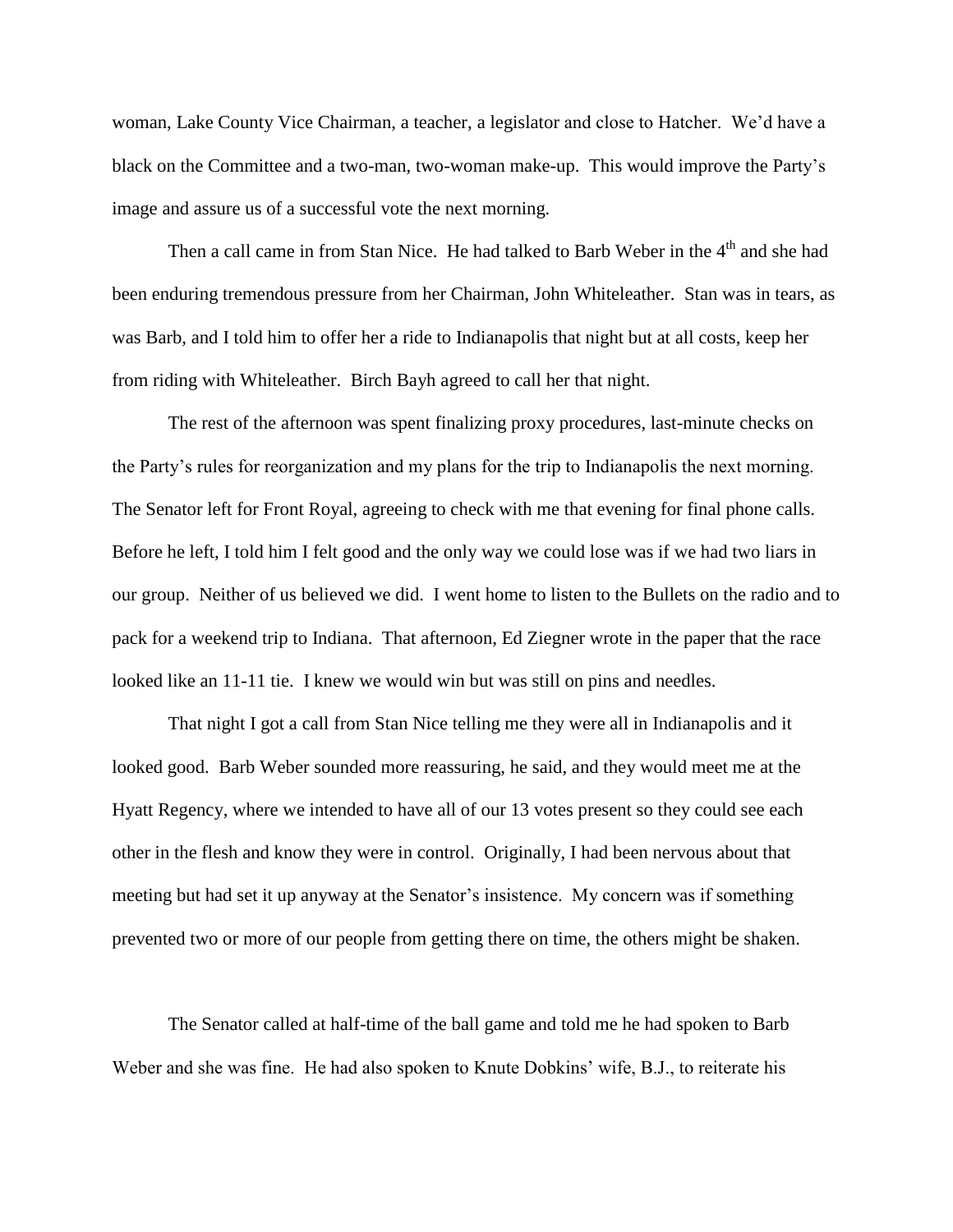invitation to them to join him at the Indianapolis 500 race in two weeks. He felt confident and said he'd call the group at the Hyatt at 10:30 then call me after the vote to get the results. The last call I got was from Claude Magnuson, asking me to name the State Party Treasurer, a post promised to Marion County. His friend, Buddy Yosha, was asked to take it by mayoral aspirant Judge Mike Dugan. I felt, because Buddy was unknown by the others in the state and had various business dealings that could cause last-minute side issues, it shouldn't be him but should be Claude himself. Claude agreed to be named Treasurer and it was left up to me to finalize that in the morning.

I flew at 8 AM to Indianapolis to be met at the airport by Diane Meyer and Mary Scifres. On my lapel was a button used by Washington Redskins fans to support quarterback Billy Kilmer saying, "I like Billy." This cracked them up and we drove to the Hyatt, arriving at 10:30.

The first person I ran into was Don Michael. He was high as a kite and said all of our people were in the room except for Barb Weber, who was firmly with us and driving down with her son. Even without her, that was a 12 vote majority. I walked in and many in the room applauded, to my amazement. Saying hello to each one and his or her spouse, I sat down with Bob Pastrick and Gary's Deputy Mayor, Jim Holland. Hatcher didn't show after all. Each person had on a button saying, "We have a new Don – Michael." I provided a subtle clue to Holland that we had another vote (Barb Weber) that wasn't there, just in case he felt at liberty to deal away the visible majority and then I proceeded to talk with Claude. He asked me to make a call to Buddy Yosha with my decision on the Treasurer's job, which I later did, and I made a suggestion to him.

At my prompting, Claude made a short speech. He said he was committed to Don, yet knew the tactics the other side was using. He suggested that in a secret ballot, everyone should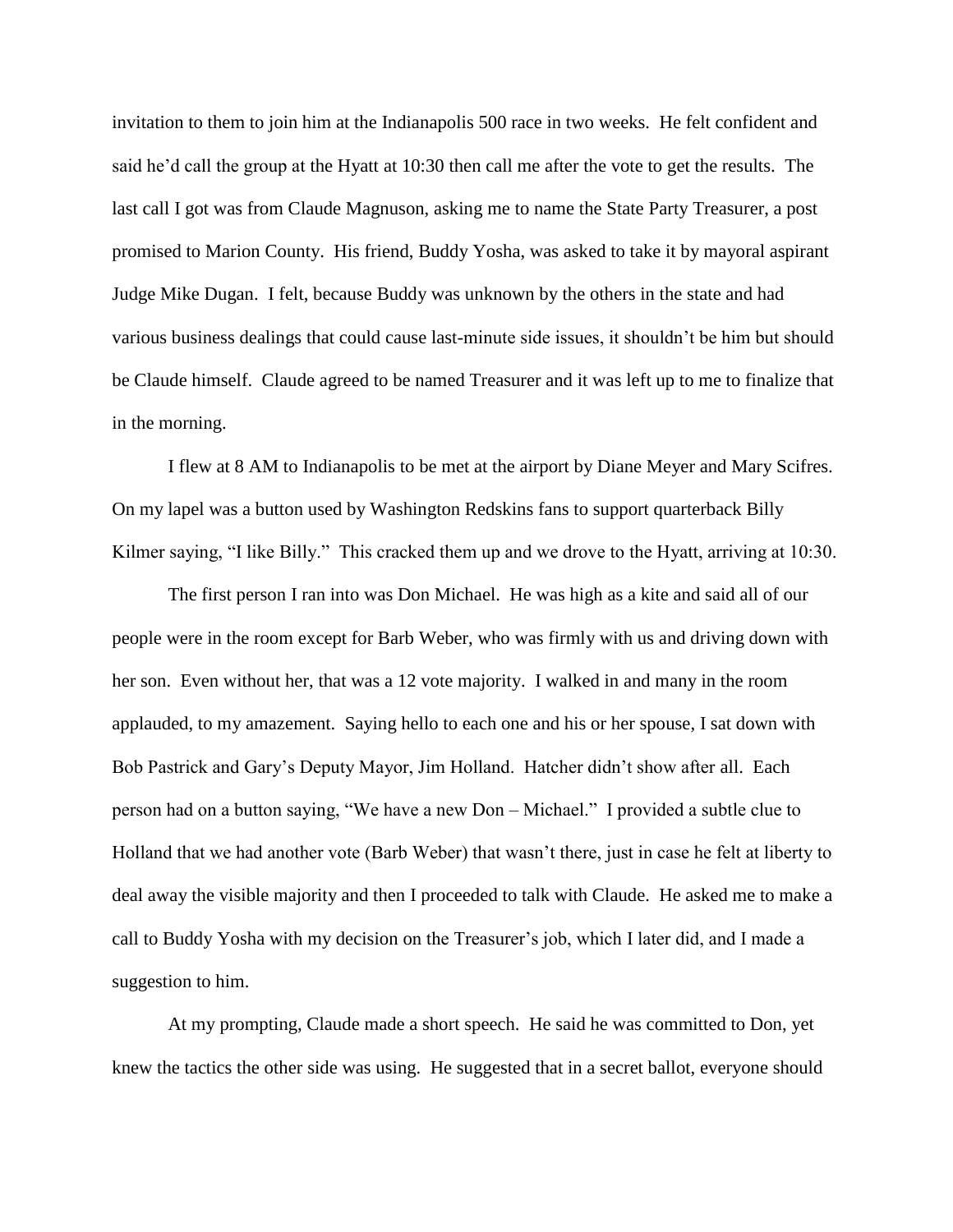be willing to show their ballot to at least one other person in the room, to provide psychological assurances to all. This was agreed to and the 12 voters, plus Diane and prosecutor Kelley walked in the rain to the State Committee for the 11 o'clock vote.

Then we waited. It was me, Stan, Don, his pilot Jim Culp, Dick Malcolm and Mary and Viviana Gifford of our staff, plus the wives and husbands of the rest. A girl from Hyatt management brought us a phone message. Birch Bayh had called and the desk clerk didn't send it through. The phone rang, I answered, and Jim Kelley asked for Don. We then heard Don say, "That's great, I'll be right over." He turned to us and said Bill had stepped down and asked that Don be there personally to see himself unanimously elected. He then turned to me, clasped my hand and said, "Thanks, friend!"

We were elated and proceeded to the Essex House for drinks and a party. All of our people came over to celebrate, as well as most of the Indiana Bayh staff. I called some of the Washington staff and awaited Senator Bayh's call. We were told that Willis Zagrovich of the AFL-CIO had stopped Pastrick before the vote to try and sway him and Trisler had cornered Jim Holland. But the scene of the 12 people with buttons on arriving together was the final blow. There was a great deal of mutual backslapping and on several occasions I was credited with putting it all together. I was euphoric and couldn't believe we had won. We had played cleanly and honestly. They hadn't.

Birch Bayh called and I gave him the news. He was ecstatic and spoke to Don, Patty and Stan. He then suggested I meet with Trisler to make sure he knew it wasn't anything personal and that we still wanted to help him with a federal job – an offer made six months ago. Then, in came John Whiteleather, Jim Hall and Mike Phillips, who had all been on the other side. They